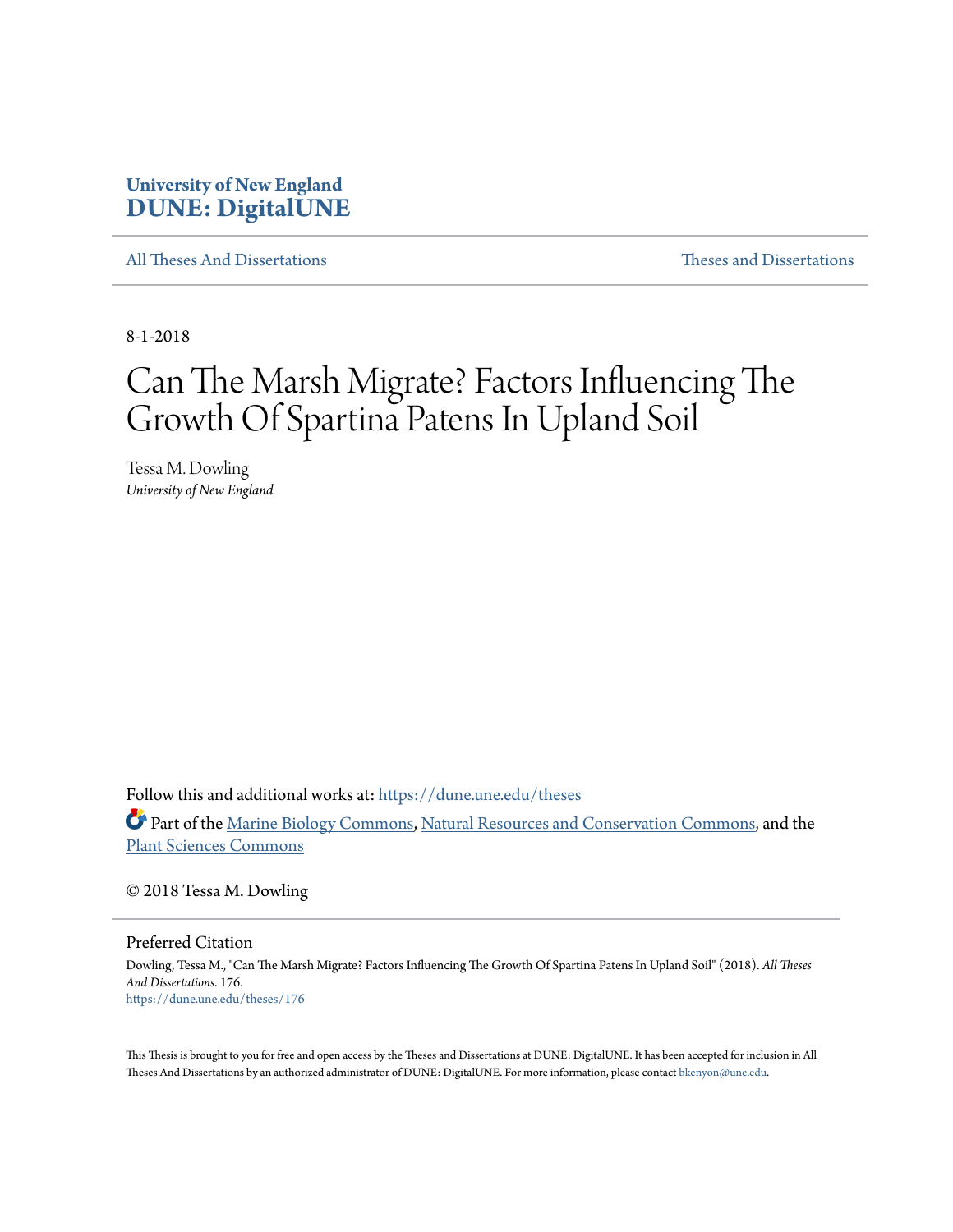## CAN THE MARSH MIGRATE? FACTORS INFLUENCING THE GROWTH OF *SPARTINA PATENS* IN UPLAND SOIL

BY

Tessa M. Dowling B.A. Bard College, 2010

## THESIS

Submitted to the University of New England in Partial Fulfillment of the Requirements for the Degree of

> Master of Science in Biological Sciences

> > August, 2018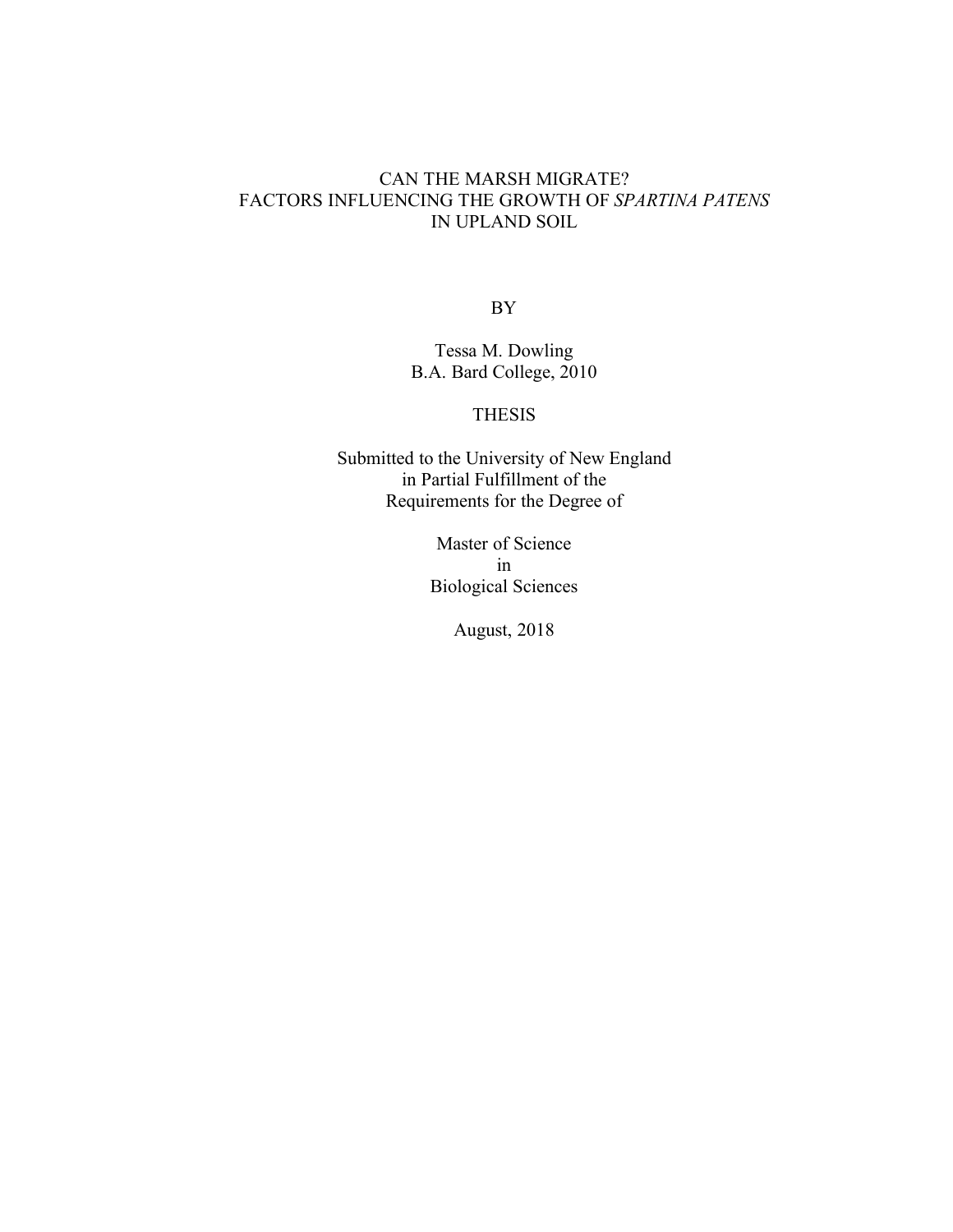This thesis has been examined and approved.

 $\hat{c}$ 

 $66$ 

Thesis Director Gregory Zogg, Ph.D. Associate Professor, Department of Biology

Steven Travis, Ph.D. Professor, **Department of Biology** 

 $\overline{\phantom{0}}$ ance Orga

Pamela Morgan, Ph.D. Associate Professor, Department of Environmental Studies

20, 2018 HNG

Date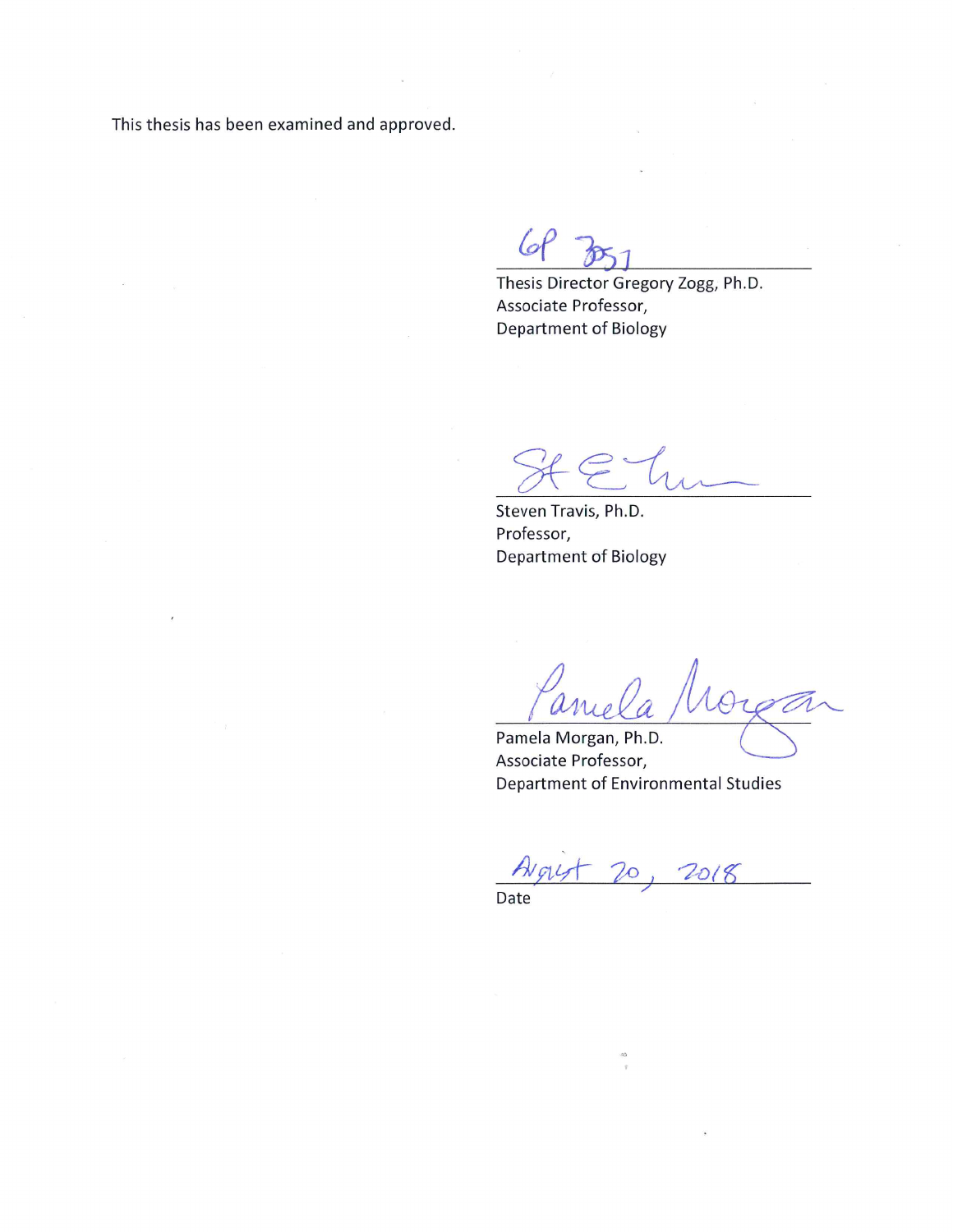*This thesis project is dedicated, with love, to my grandparents, Vincent and Evelyn Dowling.*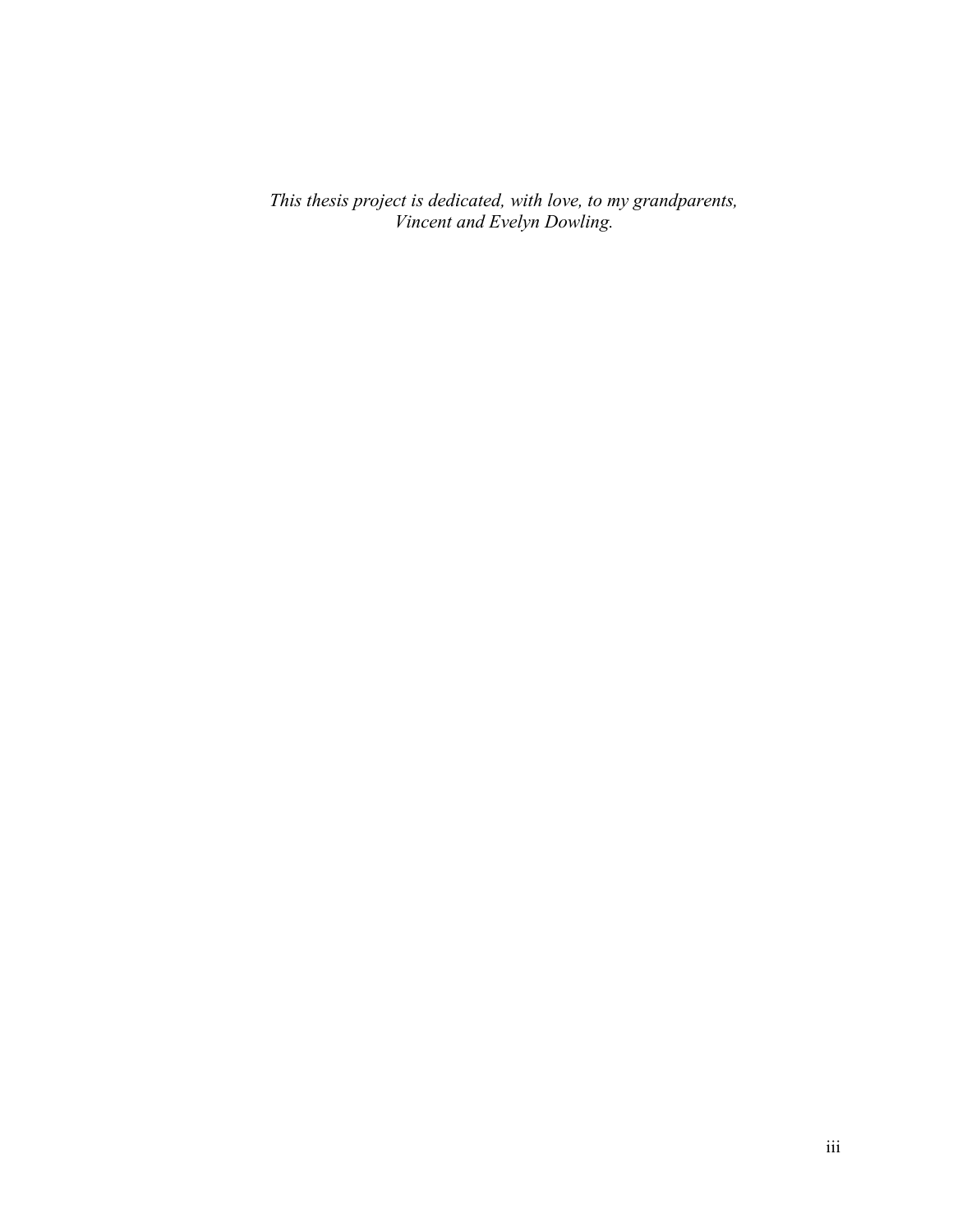#### ACKNOWLEDGEMENTS

I want to thank my UNE committee members, Dr. Greg Zogg, Dr. Steve Travis, and Dr. Pam Morgan, for all their guidance and support throughout my time in the UNE master's program. My gratitude to Brad Zitski (ME F&W), Linda Woodward (ME Audubon Society), and Jeremy Miller (Wells Reserve) for allowing me to conduct research in their salt marshes. Thanks also to Alan Thibeault at UNE facilities for working with me to find space on campus to set up my experiment. My project would not have been possible without the financial support of grants from the Society of Wetlands Scientists (SWS) and the Maine Association of Wetland Scientists (MAWS). Thanks also to MAWS and the New England Estuarine Research Society for inviting me to their conferences to present my findings; it was excellent practice for my defense. Grondin Construction Company kindly donated the upland forest soil for my project, Bruce Hoskins from the Maine Soil Testing Service processed my soil samples, and Matt Dorman taught me about soil identification and gave me a lot of laughs. Many, many thanks to everyone who helped me in the field, especially Hannah Buckley (Go team marshian!), Carmen Dancy, Emma White, and Ben Sandri.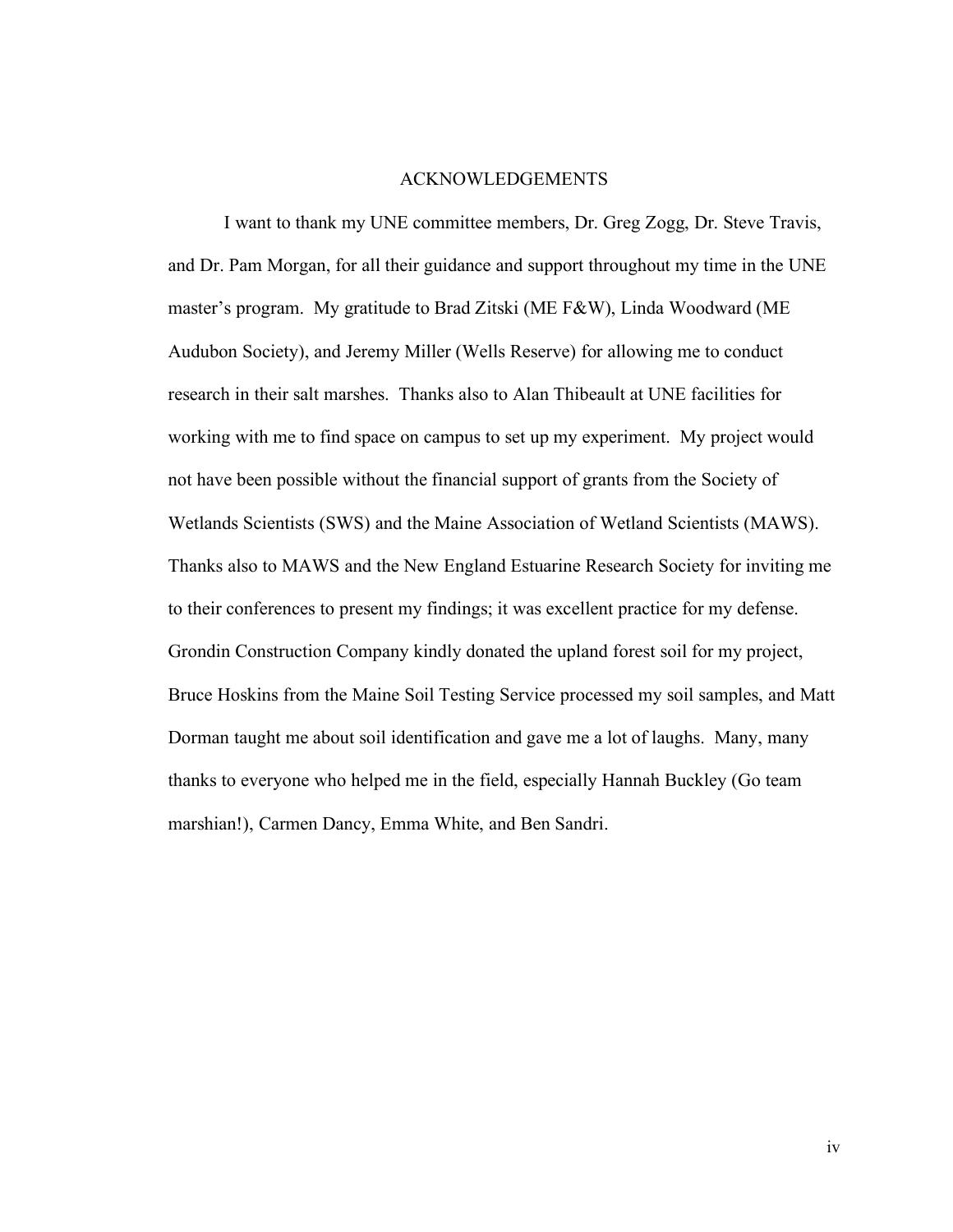# **TABLE OF CONTENTS**

| APPENDIX A THE ANOVA RESULTS FOR COVARIATE TERMS 34                                                                |
|--------------------------------------------------------------------------------------------------------------------|
| The multiple linear regression results for the final number of stems covariate<br>I                                |
| . . 34<br>terms.<br>The multiple linear regression results for the stem biomass covariate terms 34<br>$\mathbf{I}$ |
| The multiple linear regression results for the rhizome biomass covariate<br>Ш<br>34                                |
| APPENDIX B THE PERMITS FOR THE SCARBOROUGH COLLECTION SITE 35                                                      |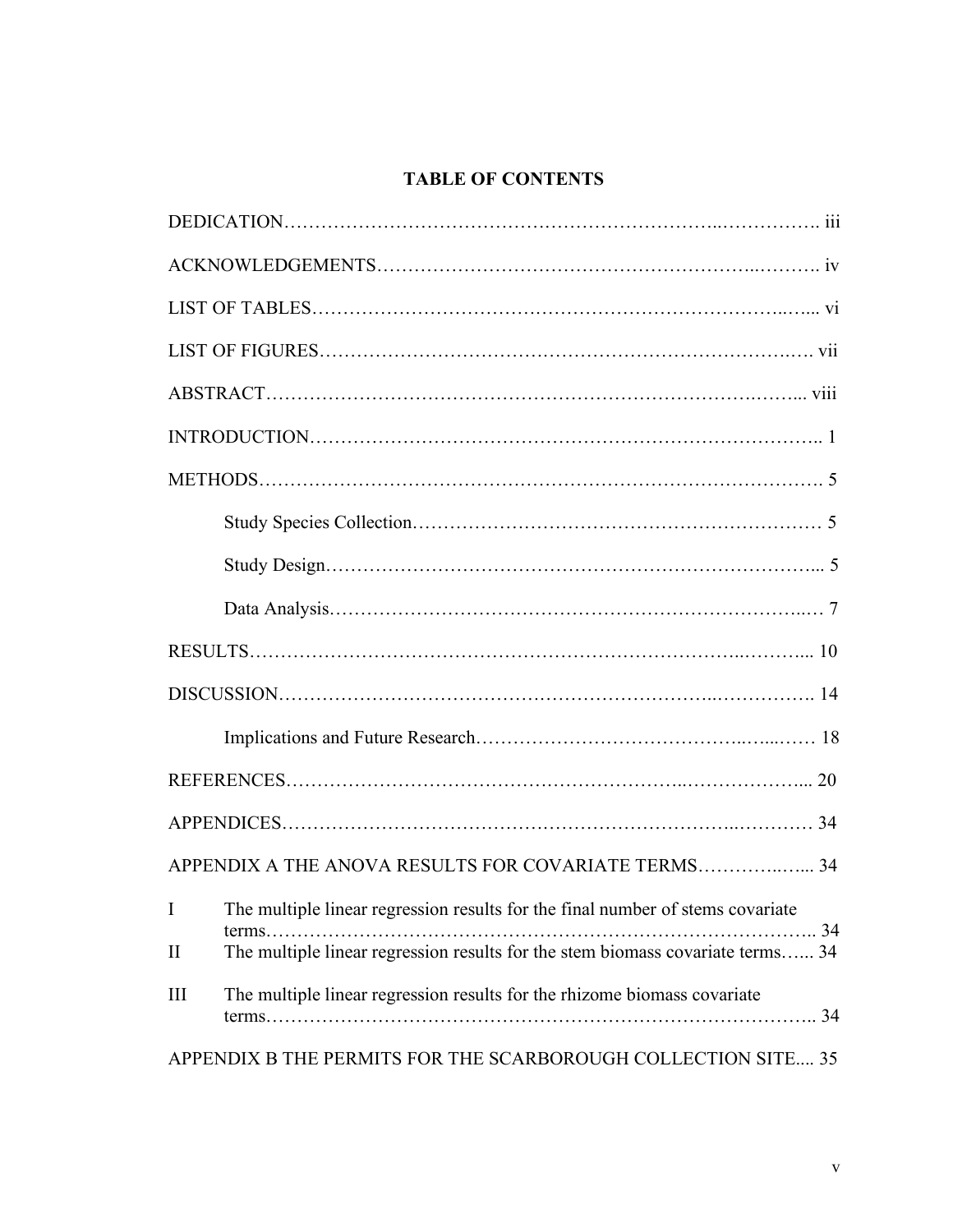## **LIST OF TABLES**

# **TABLES**

| $\mathbf{1}$   | ANOVA results for the adjusted final number of stems by treatment         | 25 |
|----------------|---------------------------------------------------------------------------|----|
| 2              |                                                                           |    |
| 3              | ANOVA results for the adjusted rhizome biomass by treatment factor 27     |    |
| $\overline{4}$ | Results for the poisson log-linear linear model of flowering by treatment |    |
| 5              |                                                                           |    |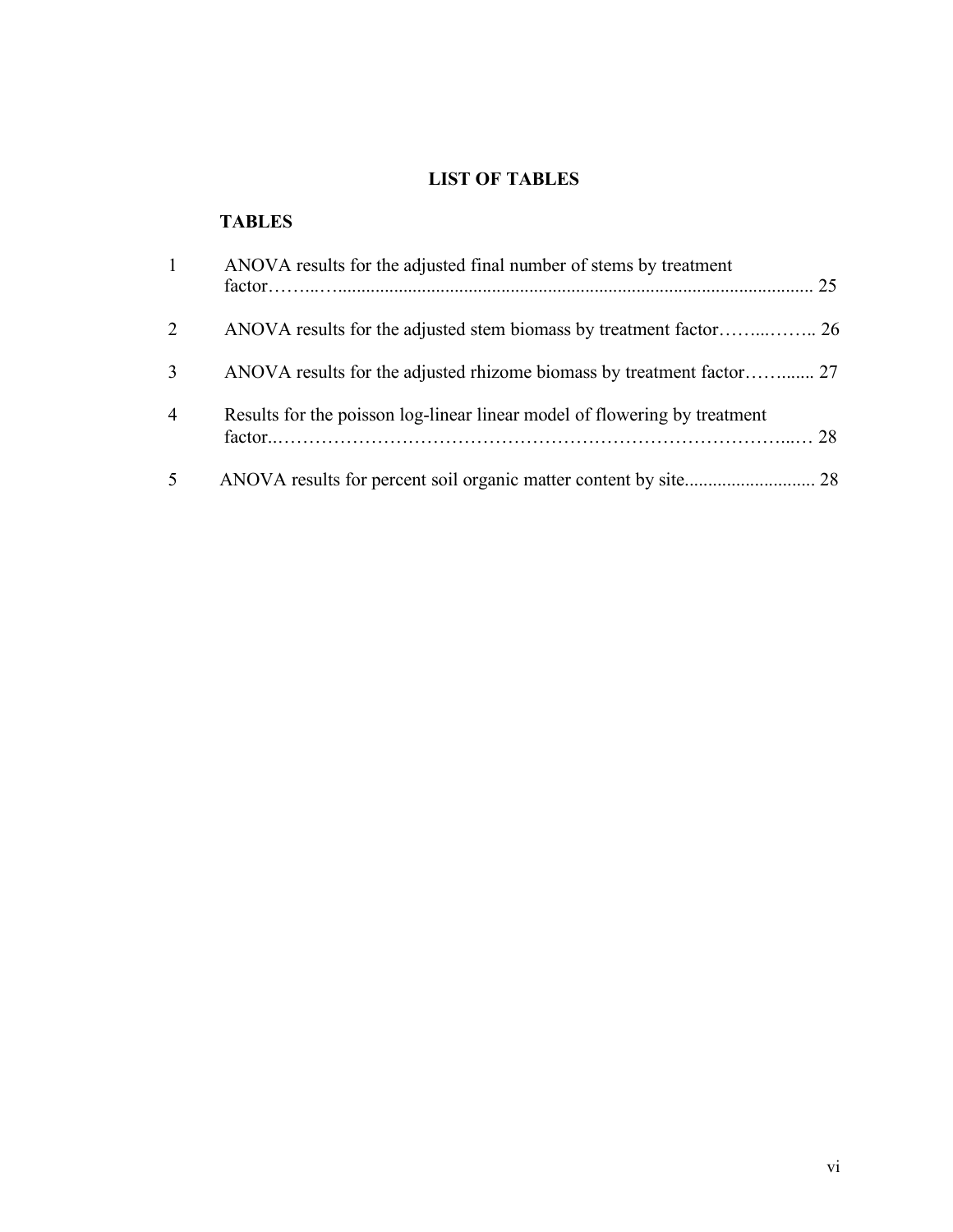## **LIST OF FIGURES**

# **FIGURES**

| $\mathbf{1}$   | The map of the collection sites for S. patens plugs, marsh soil, and upland            |  |
|----------------|----------------------------------------------------------------------------------------|--|
| 2              | The site and soil effects on average adjusted final number of S. patens                |  |
| 3              |                                                                                        |  |
| $\overline{4}$ | The site and soil effects on average adjusted S. patens rhizome biomass 32             |  |
| 5              | The site and soil effects on the number of pots containing <i>S. patens</i> flowers 33 |  |

**.**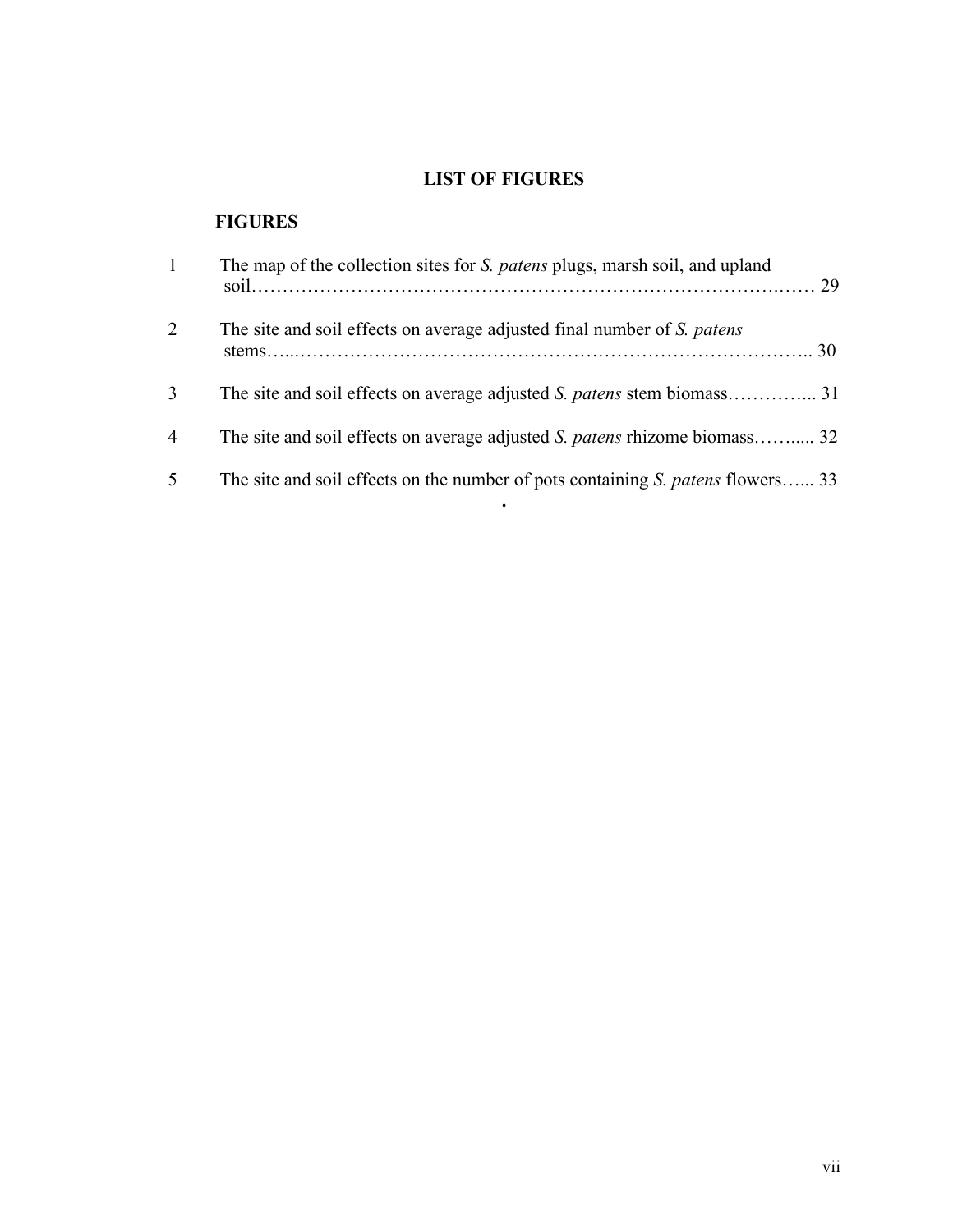#### **ABSTRACT**

## CAN THE MARSH MIGRATE? FACTORS INFLUENCING THE GROWTH OF *SPARTINA PATENS* IN UPLAND SOIL

by

Tessa M. Dowling

University of New England, August, 2018

Although high elevation salt marsh plants, such as *Spartina patens* (salt hay) can cope with accelerated sea level rise by migrating inland, it is not well known whether environmental factors, such as soil, plant litter, and salinity, will influence the ability of *S. patens* to colonize upland forest areas. For one growing season, I tested how *S. patens* vegetative growth (the final number of stems, aboveground stem biomass, and belowground rhizome biomass) and reproduction (presence of flowers) responded to upland or marsh soil, the presence or absence of plant litter, and 4.5ppt or 14.5ppt salinity levels. In order to determine if the source location of the plant influenced their response to treatment effects, I collected *S. patens* plants from three Maine salt marshes in the townships of Scarborough, Biddeford, and Wells. Litter and salinity treatments did not significantly affect vegetative growth, and they only affected flowering in a three-way interaction with site. All vegetative and reproductive measures were significantly affected by soil and the site x soil interaction - *S. patens* collected from Biddeford and Wells grew significantly less in the upland soil compared to the marsh soil, but Scarborough plants grew equally well in both soil treatments. One possible explanation for why plants from the three sites responded differently to soil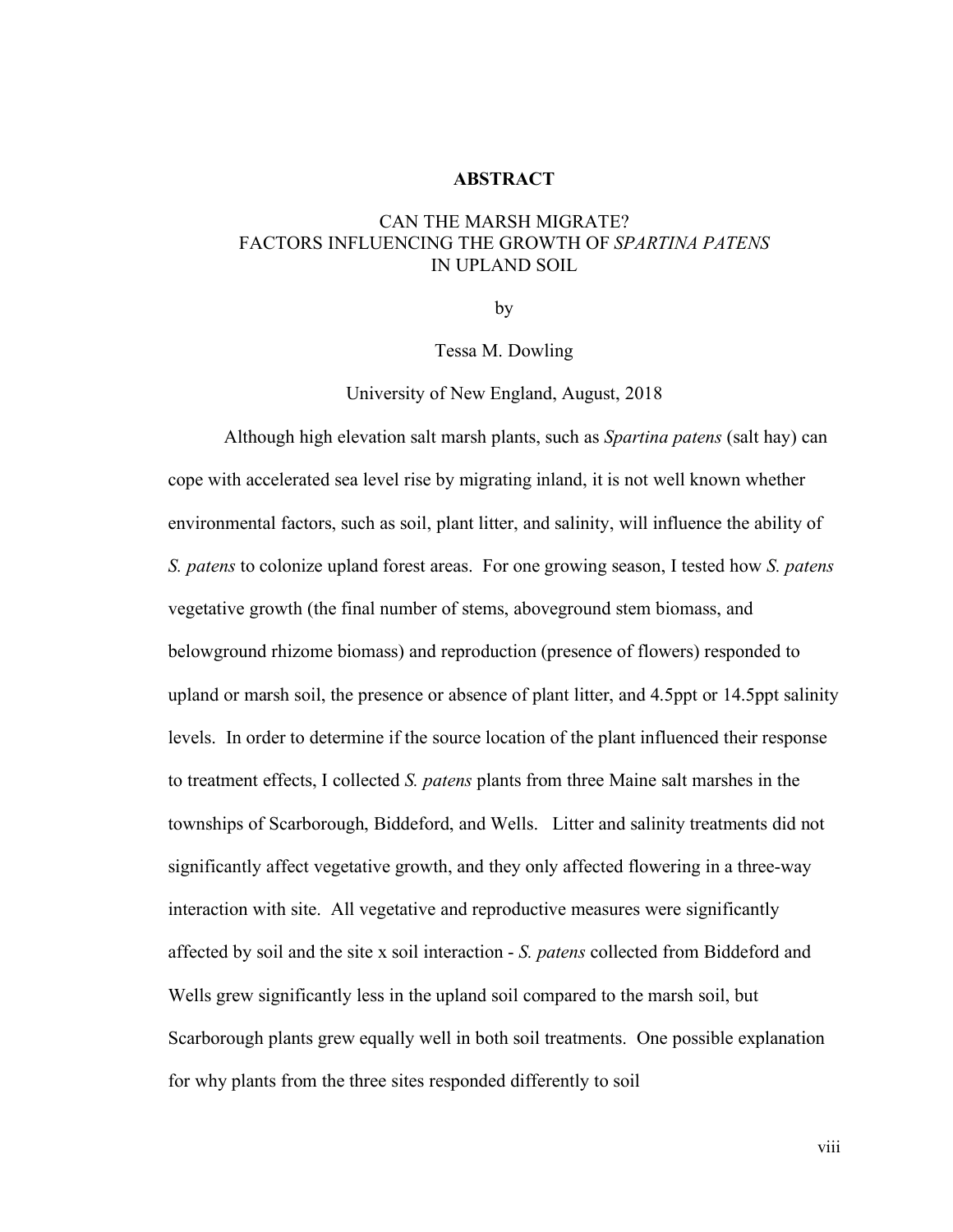treatments was that the Scarborough site had a significantly lower percent soil organic matter content, and therefore, was more similar to upland in soil organic matter content than the other two sites. These results suggest that *S. patens* populations from a site with low soil organic content will be more successful adjusting to upland soil than plants from high soil organic matter sites, which would give those populations accustomed to low organic matter an advantage when migrating inland. The ability to identify *S. patens* sites that will successfully migrate inland, by measuring soil organic content or other site characteristics, is vital if conservation efforts are going to protect the *S. patens* populations most likely to persist in the face of sea level rise.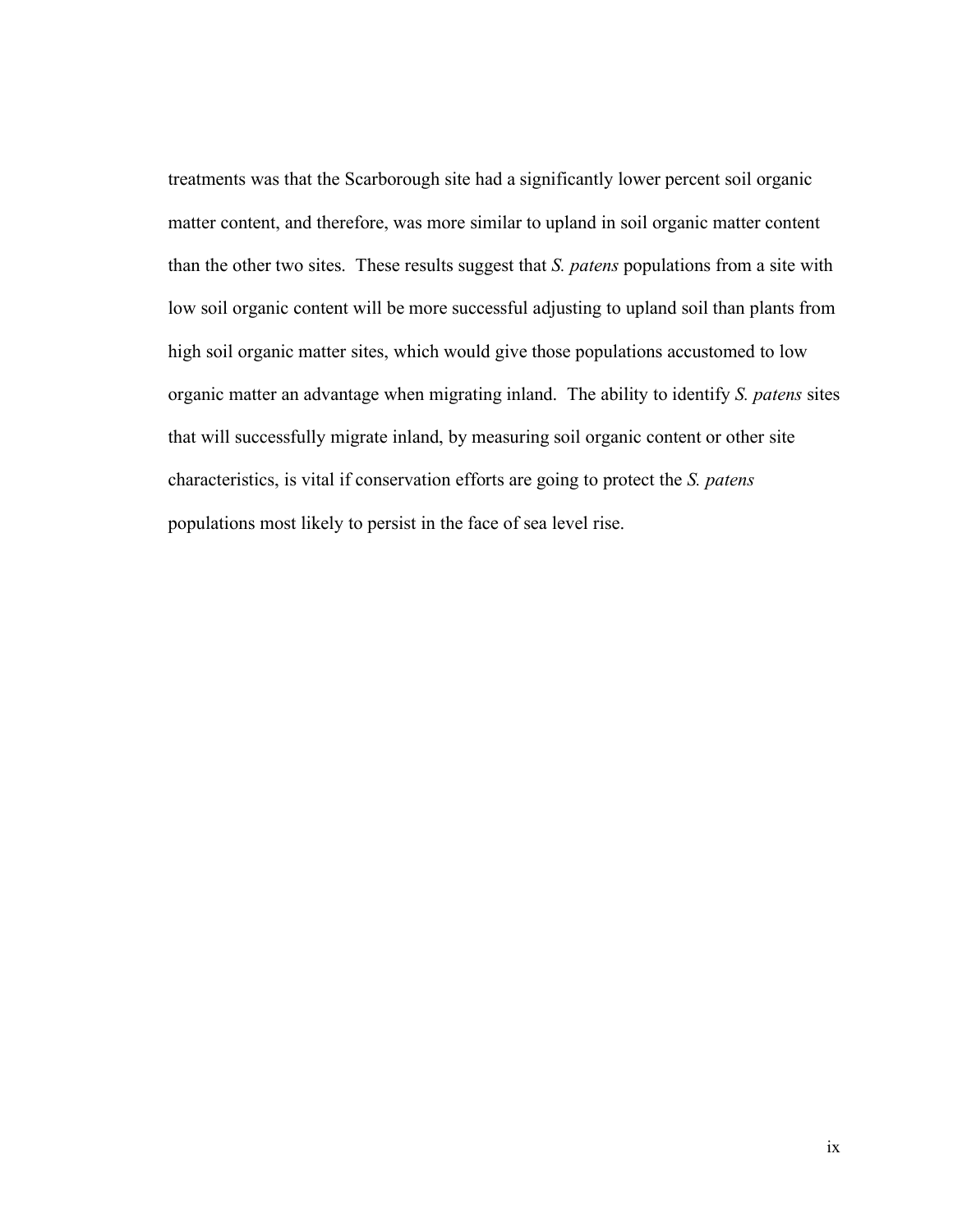#### INTRODUCTION

Accelerated sea level rise has led to increased rates of salt marsh loss world-wide (Warren and Niering 1993; Stammermann and Piasecki 2012; Fagherazzi 2013). Loss of salt marshes can have negative environmental effects, such as decreasing waterfowl nesting and feeding habitat (Clausen and Clausen 2014), and cause negative effects on coastal human infrastructure due to the increased impact of storm surges and the decrease in shoreline stability (Shepard et al. 2011). Sea level rise also causes detrimental shifts in salt marsh vegetative communities (Short et al. 2016). Typical New England salt marsh communities are divided into two zones; a high marsh zone dominated by the perennial grass salt hay (*Spartina patens*), and a low marsh zone dominated by smooth cordgrass (*Spartina alterniflora*) (Pennings and Bertness 2001; Lonard et al. 2010). An intolerance to high salinity and inundation levels prevents *S. patens* from colonizing the low marsh, and interspecies competition generally prevents *S. alterniflora* from spreading into areas dominated by *S. patens* (Bertness and Ellison 1987; Ungar 1998). However, sea level rise has an indirect negative impact on *S. patens* by facilitating the movement of *S. alterniflora* populations into the high marsh *S. patens* zone (Donnelly and Bertness 2001; Watson et al. 2016). With increasing rates of sea level rise, *S. patens* is squeezed between the encroaching *S. alterniflora* and the adjacent upland (Tono and Chmura 2013), unless it can migrate inland.

Evidence of trees stumps within salt marshes and analysis of historic photos illustrate that salt marshes have migrated inland in the past (Kirwan et al. 2016; Raabe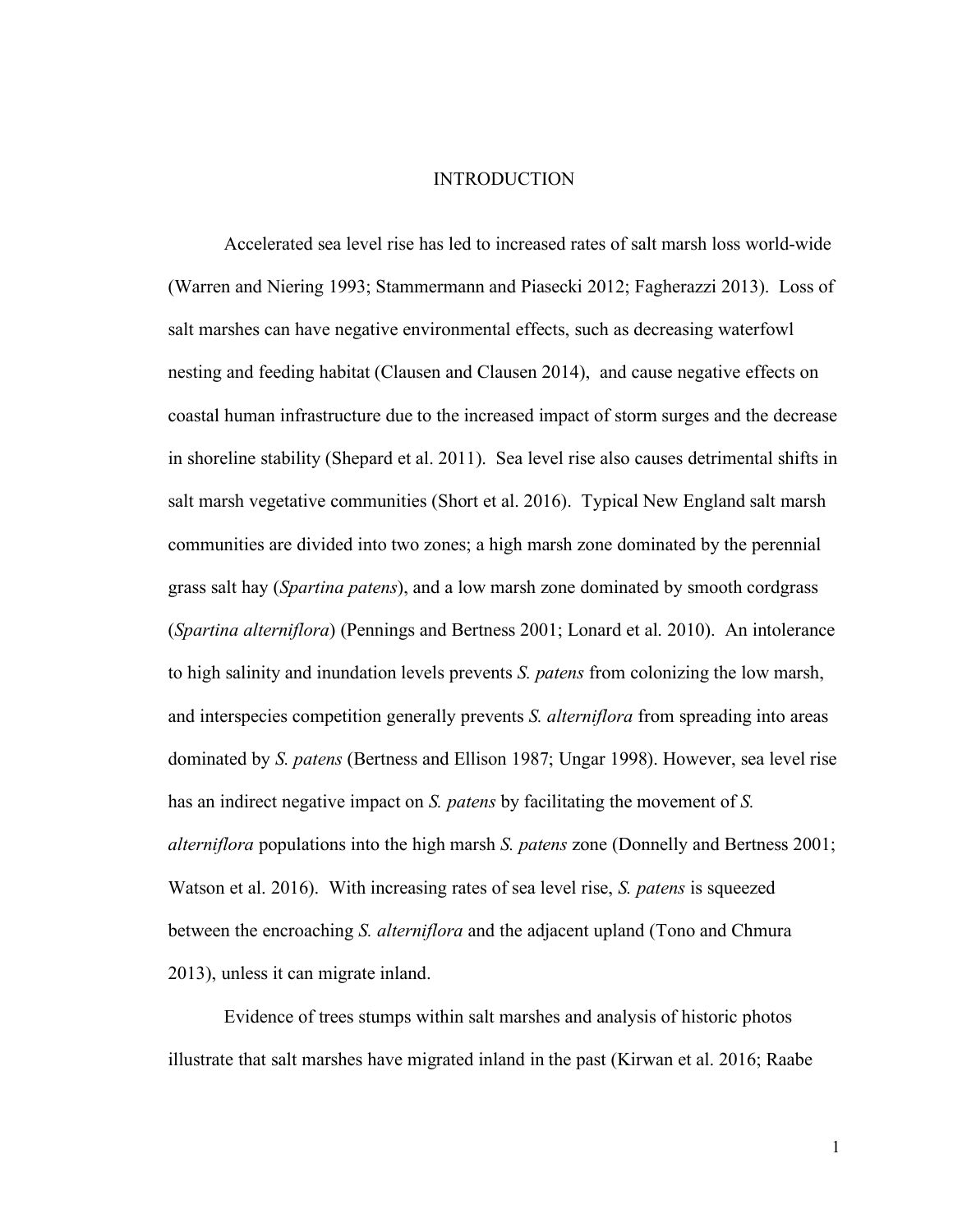and Stumpf 2016). However, what is not clearly understood is whether environmental factors, including soil composition, the presence of plant litter, and salinity, have the potential to impede *S. patens* inland migration. The upland that migrating *S. patens* encounters will not match its native marsh environment, in part because upland soil is unlikely to convert into marsh soil as quickly as vegetation can move inland (Anisfeld et al. 2017). For example, upland soil organic matter content can take longer than three years to match the organic content of natural salt marsh soils under created salt marsh conditions (Moy and Levin 1991). Soil organic matter is particularly important to marsh plant growth because it pools nutrients and promotes nutrient fixation (Langis et al. 1991; Callaway 2000), but it takes time for organic matter to build-up in soils changing from an upland into a marsh environment (Moy and Levin 1991), which could deter *S. patens* growth.

Research suggests that plant litter and salinity can also decrease vegetative growth. The presence of salt marsh litter, such as wrack, can physically block stem growth leading to declines in *S. patens* aboveground biomass (Tolley and Christian 1999). Forest plant litter, that *S. patens* might encounter when migrating into the upland, also can inhibit plant growth by acting as a physical barrier to stem emergence and by blocking sunlight (Xiong and Nilsson 1999; Sayer 2006). Salinity levels can cause salt stress to *S. patens* (Pezeshki and DeLaune 1993) and levels above 7ppt can limit aboveground and belowground growth (Ewing et al. 1995; Snedden et al. 2015).

Few published studies have investigated how plant litter and salinity affect salt marsh plant reproduction. However, Li and Pennings (2017) found that the timing of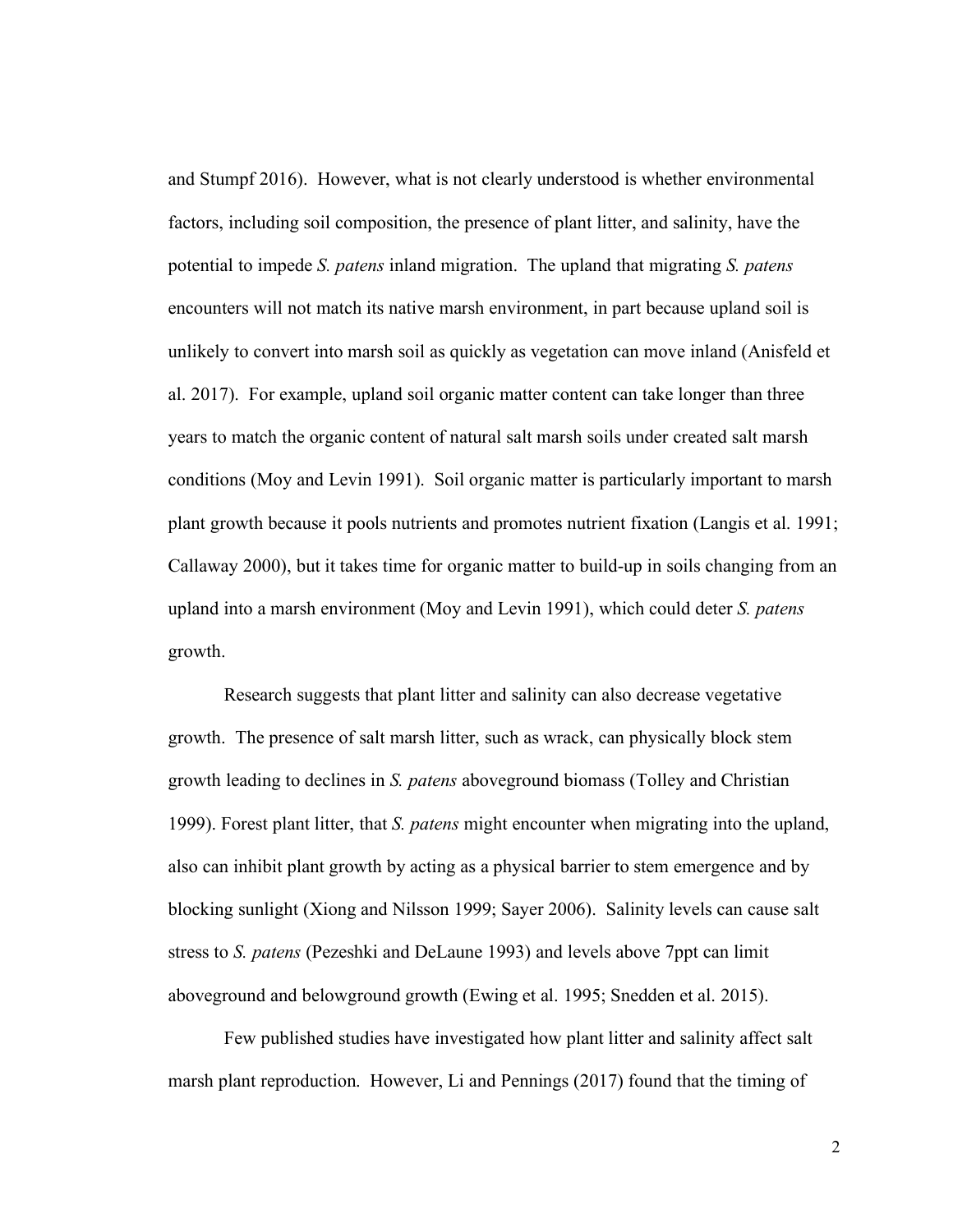wrack litter disturbance influenced the effect of litter on *S. alterniflora* reproduction; wrack litter placed over *S. alterniflora* stems early in the growing season stimulated flower production, while wrack litter placed over stems later in the growing season decreased the number of stems that produced flowers. When Xiao et al. (2011) studied *S. alterniflora* reproduction, they found that, within one growing season, a salinity level of 30ppt caused flower biomass to decrease compared to a salinity level of 15ppt, but that the number of stems that produced flowers did not change between the two salinity treatments. Since *S. patens* is a salt marsh plant in the same genus as *S. alterniflora*, it is possible that *S. patens* would have a similar response to plant litter and salinity treatments as *S. alterniflora*, and show a decline in flowering when litter is present late in the growing season, but not have the number of stems with flowers decrease due to salinity levels.

As a species, *S. patens* can grow in a wide range of habitats and has a large geographic range (Broome et al. 1995; Bush and Houck 2008). Within that range, *S. patens* shows high intraspecies variation in salt tolerance (Hester et al. 1996; Pezeshki and DeLaune 1997), waterlogging (Burdick and Mendelssohn 1987), and biomass allocation (Brewer and Bertness 1996). The growth response of *S. patens* to soil, plant litter, and salinity also might vary among populations from different salt marsh sites, and, therefore, site is another important factor which could determine how plant growth will respond to the need to migrate inland.

To test the influence of environmental factors on the migration potential of *S. patens* into the upland, I used a manipulative experiment to study the effects of four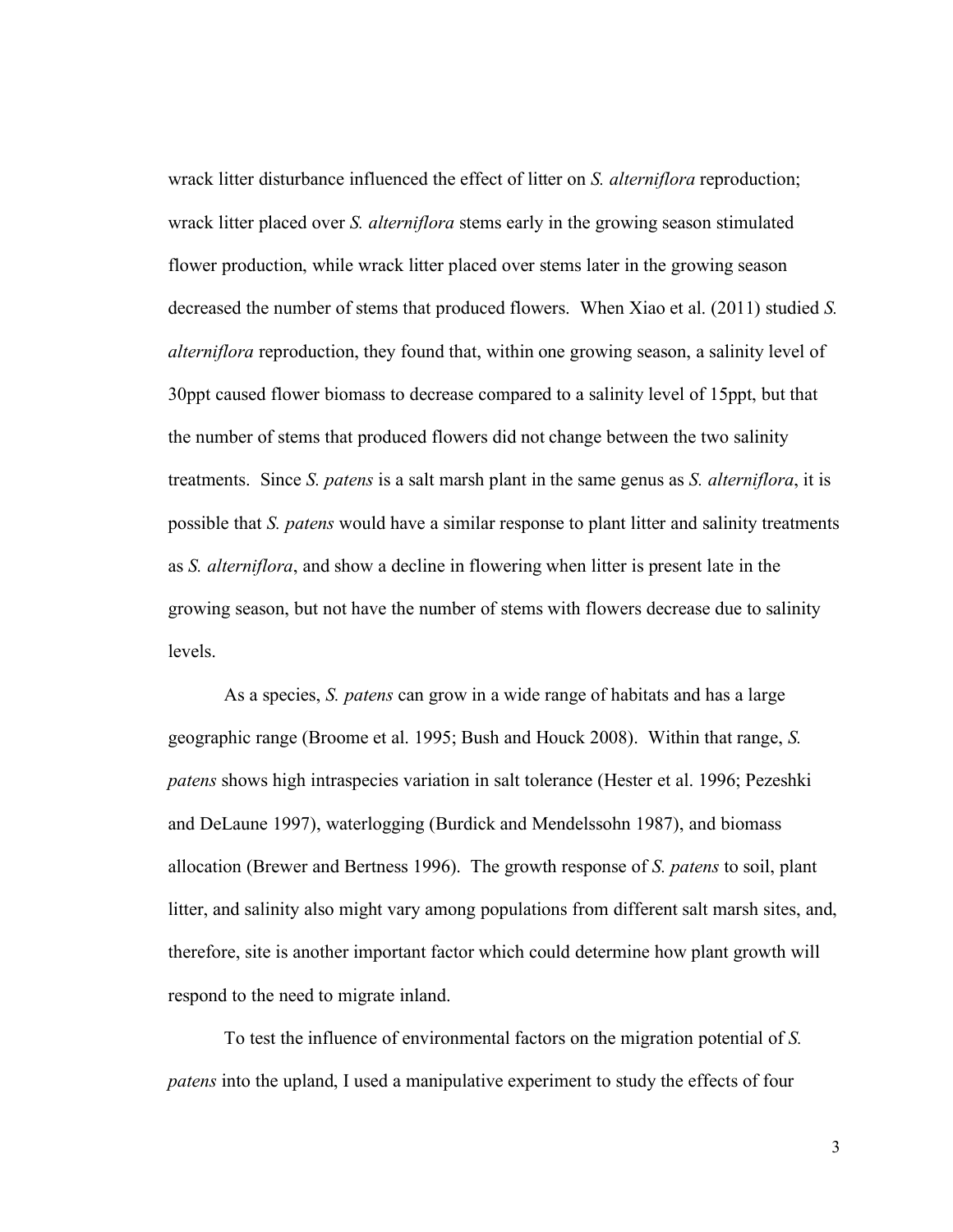factors - soil, plant litter, salinity, and site- on *S. patens* vegetative growth and reproduction. I designed the experiment with two soil treatments, two litter treatments, two salinity treatments, and three site treatments. I predicted that 1) the upland soil treatment would decrease *S. patens* vegetative growth compared to the marsh soil treatment, 2) the plant litter would decrease *S. patens* vegetative growth and reproduction because the litter would be present throughout the growing season, 3) the higher salinity level would cause a decrease in vegetative growth compared to the low salinity, and 4) *S. patens* from the three sites would respond differently to the other experimental factors (soil, litter, and salinity) due to different tolerance levels among the *S. patens* populations. Results from my experiment will provide insight into whether environmental factors will limit the migration of *S. patens* into the upland. Studying the details of marsh migration is important if we want to design successful management tools to assist marsh migration and help salt marshes persist into the future despite sea level rise.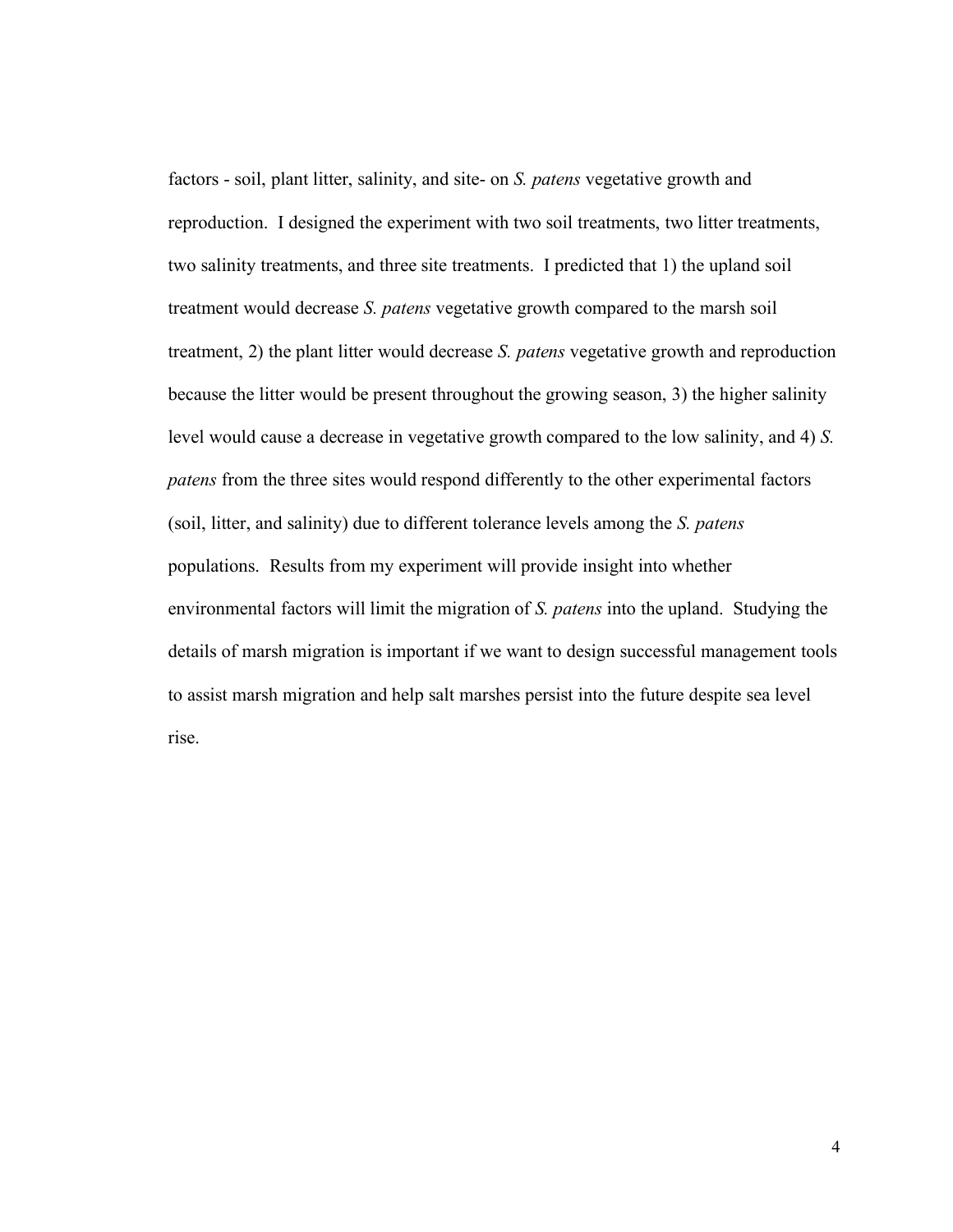#### METHODS

#### **Study Species Collection**

The *S. patens* used in this study was collected in June 2017 from three southern Maine salt marshes located in the townships of Scarborough (43°33'52.6"N 70°22'25.9"W), Biddeford (43°27'23.1"N 70°22'52.0"W), and Wells (43°19'58.5"N 70°32'45.0"W) (Fig. 1). The Scarborough site was located approximately 11km north of the Biddeford site and approximately 30km north of the Wells site. *S. patens* was extracted with spades from the marsh sites in approximately 8.5cm diameter by 21cm deep plugs, containing approximately 30 stems, and including the intact root mass and soil. Eighty *S. patens* plugs were collected from each marsh site (240 total), placed in plastic bins with saltwater, and then transported back to the University of New England (adjacent to the Biddeford collection site).

#### **Study Design**

I divided the 80 plugs from each of the three sites among the three other treatment factors such that there were ten replicates for each treatment combination (3 site x 2 soil x 2 litter x 2 salinity x  $10 = 240$ . The two soil treatments were marsh and upland, and were created by planting *S. patens* plugs in fabric pots (having a volume of 19L, a diameter of 30cm, and a depth of 25cm) filled with either marsh soil from the creeks at each of the three marsh sites, or with upland soil from the top 30cm of a forest, dominated by *Quercus rubra* and *Acer rubrum*, in Scarborough, ME (43°37'51.0"N 70°24'02.2"W, Fig. 1). The two plant litter treatments were the presence or absence of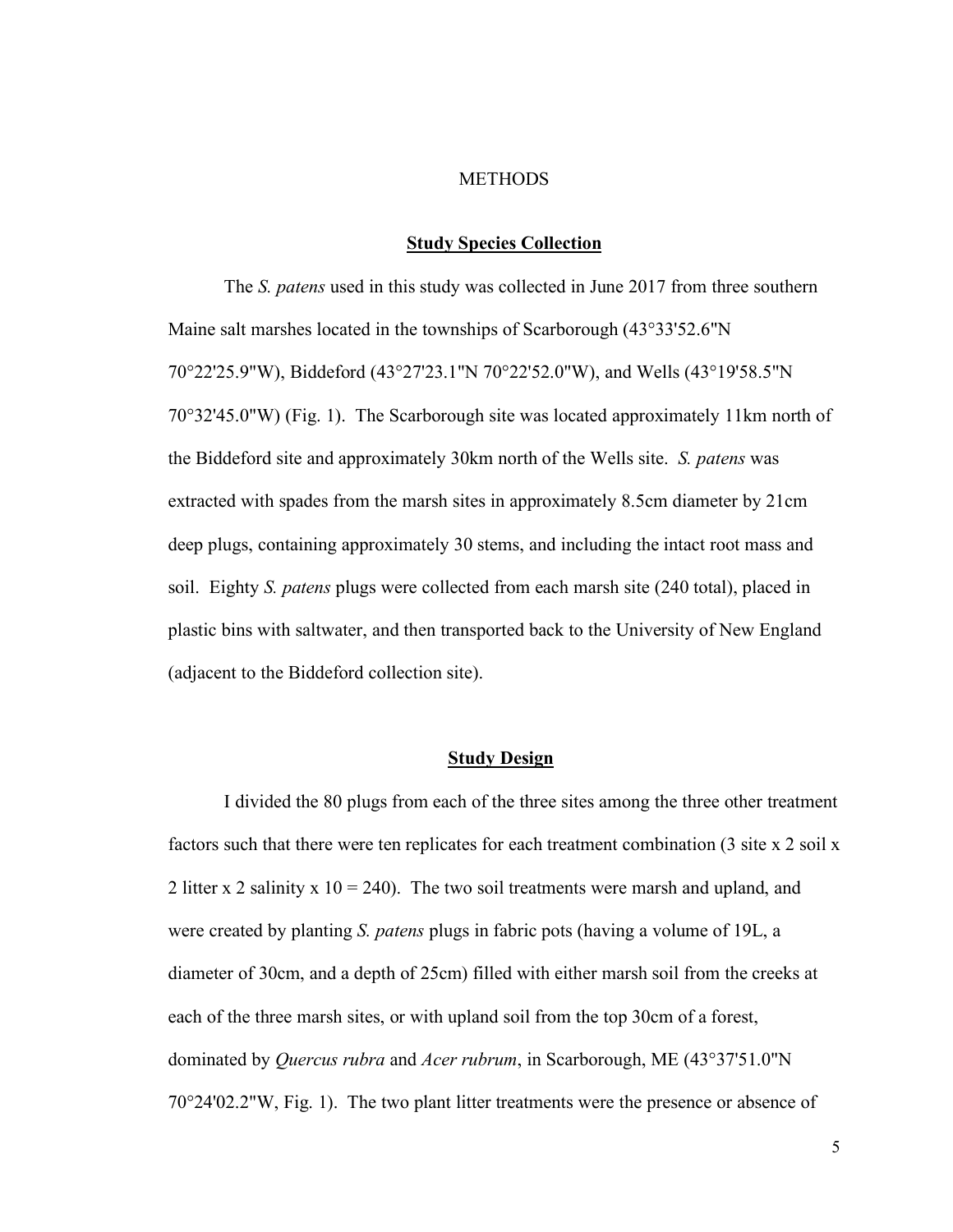litter. For the 120 plugs in the litter present treatment, the plant litter was placed over the surface of the soil around the plug and the composition of the litter corresponded to the soil treatment, such that the litter placed over marsh soil was clipped dead *S. patens* from the three marsh sites and the litter placed over the upland soil was *Quercus* and *Acer* leaves from the upland forest site. For the 120 plugs in the litter absent treatment the soil was left exposed. To create the salinity treatments, I assigned 24 pots containing *S. patens* plugs to one of ten 1.8m diameter by 0.4m deep plastic wading pools, such that each pool contained two replicates of each site x soil x litter treatment combination. Half the wading pools had a low salinity treatment, created by adding 500g of aquarium salt to approximately 70L of freshwater, and half of the wading pools had a high salinity, created by adding 3120g of aquarium salt to approximately 70L of freshwater. The low salinity treatment averaged  $4.5$ ppt  $\pm 0.2$  (standard error of the mean) over the course of the growing season and the high salinity averaged 14.5ppt  $\pm$  0.5. Water levels within the pools were maintained at a depth of at least 5cm, with occasional variations due to rainfall, throughout the study, which ran from June until September 2017.

I used four variables to quantify *S. patens* response to treatment factors: the final number of stems, aboveground stem biomass, and belowground rhizome biomass were used as indicators of vegetative response, and flowering was used to measure reproduction. The final number of stems corresponded to the number of stems in each pot at the end of the experiment. After counting, I collected the aboveground biomass by clipping the stems where they exited from the soil surface, dried the stems to a constant mass in a 60℃ oven, and then recorded aboveground biomass in dried grams per pot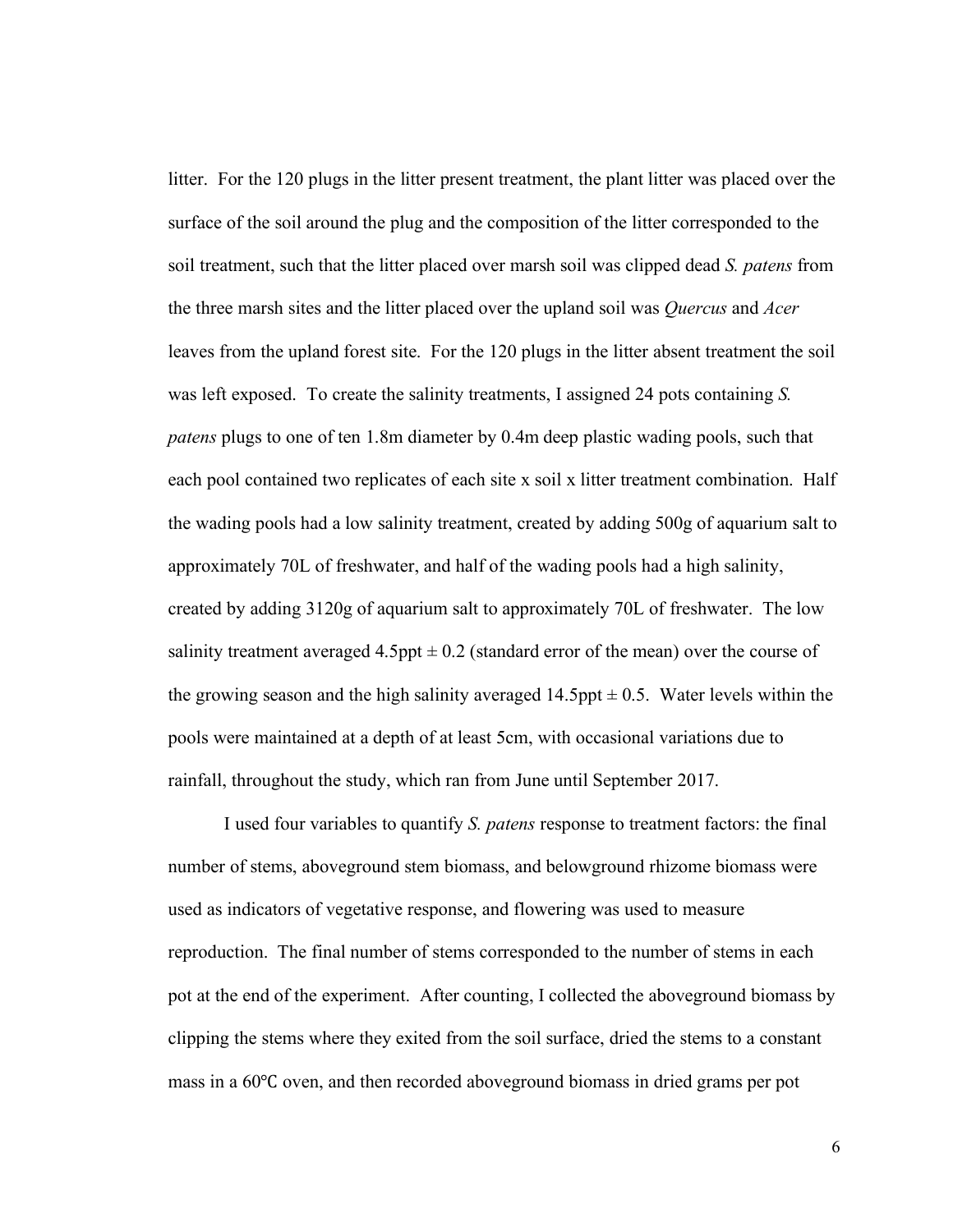(g/pot). For belowground biomass, I collected only the rhizomes that grew during the experiment by clipping the rhizomes where they exited from the *S. patens* plug (which had maintained its structural integrity throughout the study). I dried the rhizomes to a constant mass in a 60℃ oven, and then recorded each rhizome biomass in dried g/pot. Flowering occurred in August 2017, and I recorded the number of flowers per *S. patens* stem, the number of stems with flowers per pot, and whether flowers were present in each pot within each treatment combination.

To understand whether differences in soil properties among sites could explain site response differences to upland soil, I collected 12 soil samples (measuring approximately 8.5cm in diameter and 21cm deep) from each of the three *S. patens*  collection sites. The samples were collected in April 2018 and were sent to the Analytical lab and Maine Soil Testing Service, located at the University of Maine-Orono campus, and tested for organic matter content through loss of ignition at 375°C for 2 hours (Schulte and Hoskins 2011).

#### **Data Analysis**

I analyzed the main and interactive effects of the four environmental factors on plant response using R statistical software (Version 3.3.1 2016). All response variables were analyzed separately, and different modeling approaches were used for the three continuous vegetative growth variables (final number of stems, aboveground stem biomass, and belowground rhizome biomass) than for the categorical reproductive variable (presence or absence of flowers in a pot), because of non-normality issues with continuous reproductive measures, such as the number of flowers per pot. Stem biomass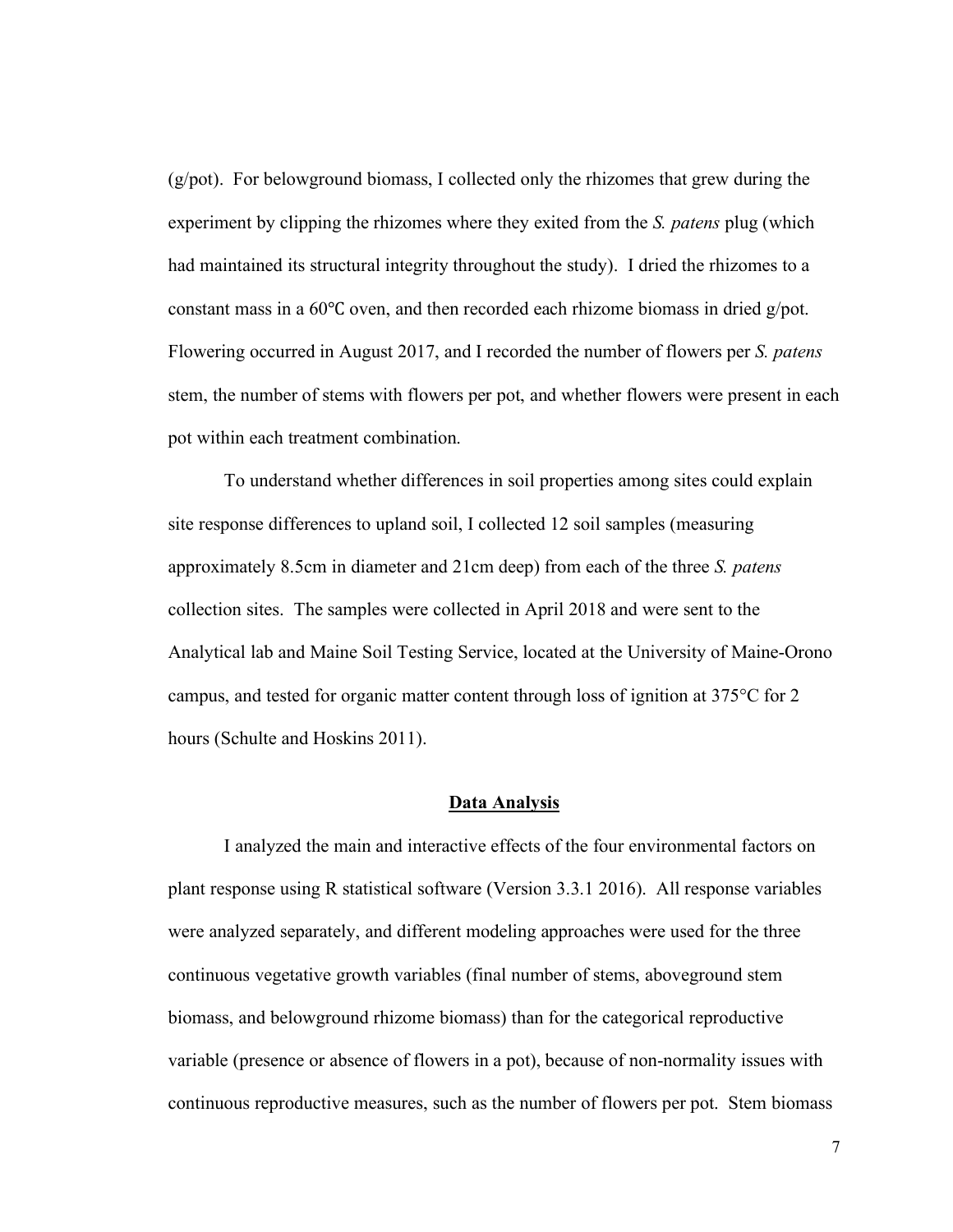and rhizome biomass were logarithmically transformed to meet model assumptions of normality. I accounted for variations among *S. patens* plugs that could confound the treatment effects by assessing several potential covariates using multiple linear regression. Three potential covariates were assessed for both the final number of stems and aboveground stem biomass: the number of initial stems per pot, the number of days the stems grew per pot prior to taking measurements, and the presence or absence of flowers (Appendix A I-II). Three covariates were assessed for belowground rhizome biomass: the number of initial stems per pot, the number of days the rhizomes grew per pot, and the depth the soil around the plug subsided during the experiment, exposing some of the rhizomes (Appendix A III). I used the residuals from the covariate regression models (retaining significant covariates, significant covariate interactions, and any non-significant term associated with significant higher-order interactions) as the adjusted response values in the ANOVAs (3 site x 2 soil x 2 litter). These crossed factors were nested within pools, which, in turn, were nested within the two salinity treatments. If treatment effects were significant ( $p \le 0.05$ ), then I conducted multiple F-test (ANOVA) pairwise comparisons to analyze differences within the effect using sequential Bonferroni-corrected alpha levels (e.g. starting at  $\alpha = 0.05/9 \approx 0.01$  for soil x site interactions). Poisson log-linear modeling was used to test the significance of treatment effects on the presence or absence of flowering ( $p \le 0.05$ ), and multiple comparisons were conducted using odds-ratio tests. I compared soil organic matter among sites with an ANOVA ( $p \le 0.05$ ), and then tested for significance between pairs of sites using a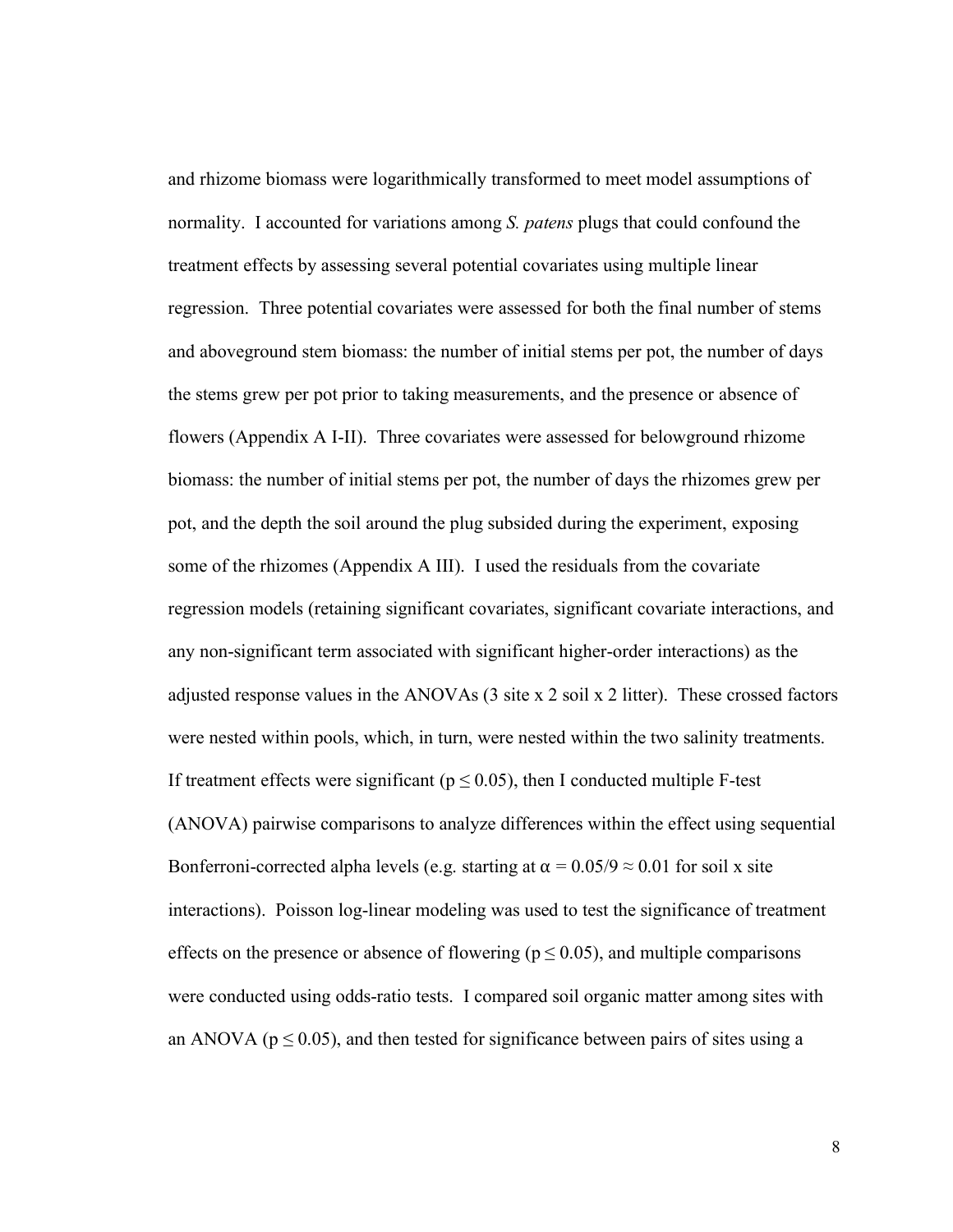series of F-tests (ANOVAs) and sequential Bonferroni corrected alpha levels (starting at  $\alpha = 0.05/3 \approx 0.02$ ).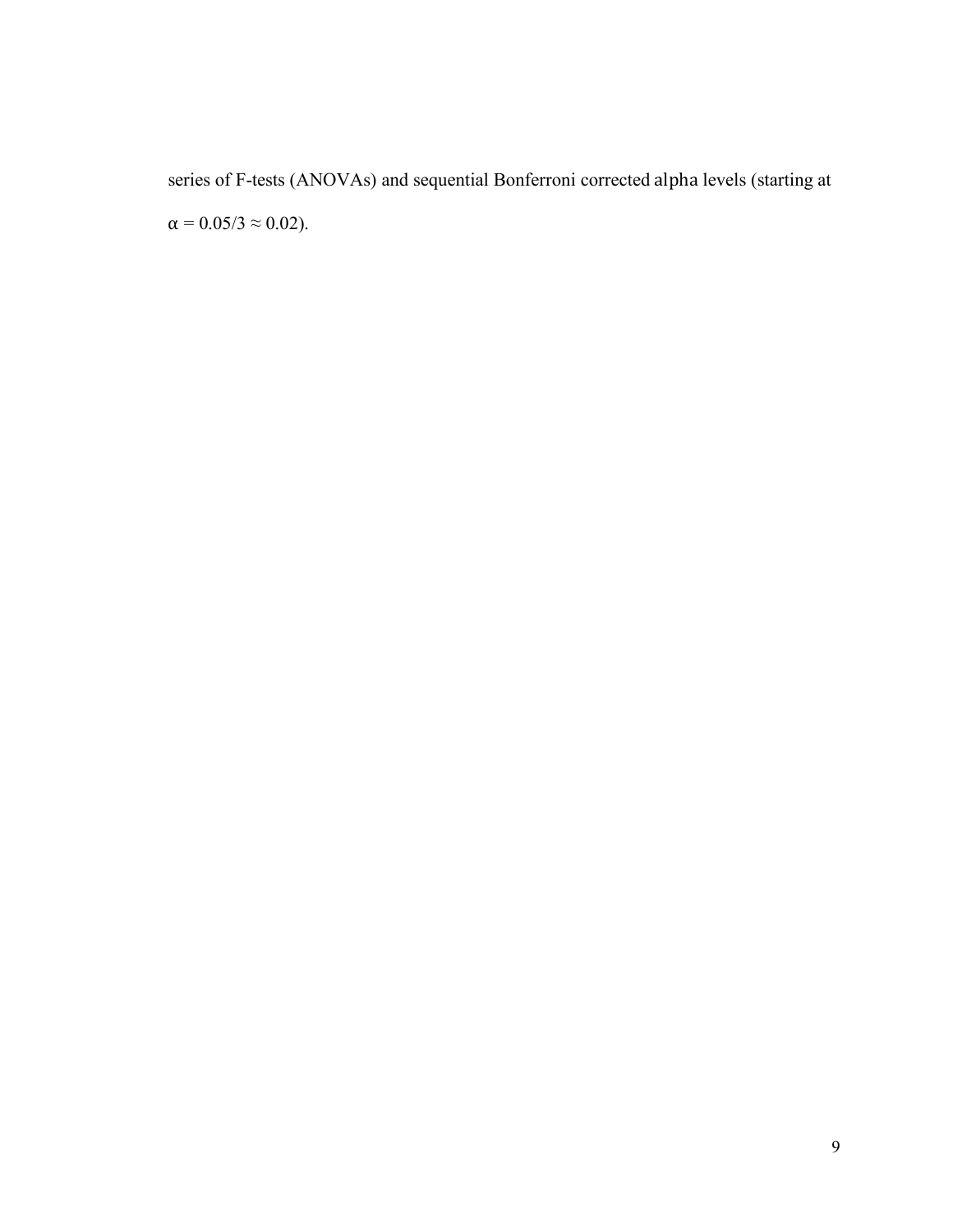#### RESULTS

The final number of stems, which averaged  $104 \pm 2.4$  (standard error of the mean) stems at the end of the growing season, was generally lower in the upland soil compared to the marsh soil, although the trend was not consistent across all sites. The final number of stems (adjusted for the number of initial stems, the number of grow days, and the presence of flowering) significantly differed by soil type and site x soil interaction (Table 1, Fig. 2). Specifically, the adjusted number of stems was significantly lower in upland soil than in marsh soil for plants from the Biddeford (ANOVA  $F_{1,78} = 8.07$ , p < 0.01) and Wells (ANOVA  $F_{1,78} = 40.91$ , p < 0.01) sites, but not for plants from Scarborough (ANOVA  $F_{1,78} = 2.86$ , p = 0.10). When comparing sites within the upland soil treatment using sequential Bonferroni adjusted alpha levels (Fig. 2), Scarborough had a significantly higher count than Wells in the upland soil (ANOVA  $F_{1,78} = 22.13$ , p <0.01), but Biddeford did not differ from the other two sites  $(F_{1,78} = 4.36, p = 0.04; ANOVA$  $F_{1.78}$ =6.75, p = 0.01).

Significant treatment effects were the same for aboveground stem biomass (adjusted for the number of initial stems, the number of grow days, and the presence of flowering) and belowground rhizome biomass (adjusted for the number of initial stems, the number of grow days, and the depth of soil subsidence) as they were for final the number of stems: there was a significant soil treatment effect and site x soil interaction (Tables 2 and 3). Aboveground and belowground biomass trends were also consistent with the final number of stems findings, with lower growth overall in the upland soil as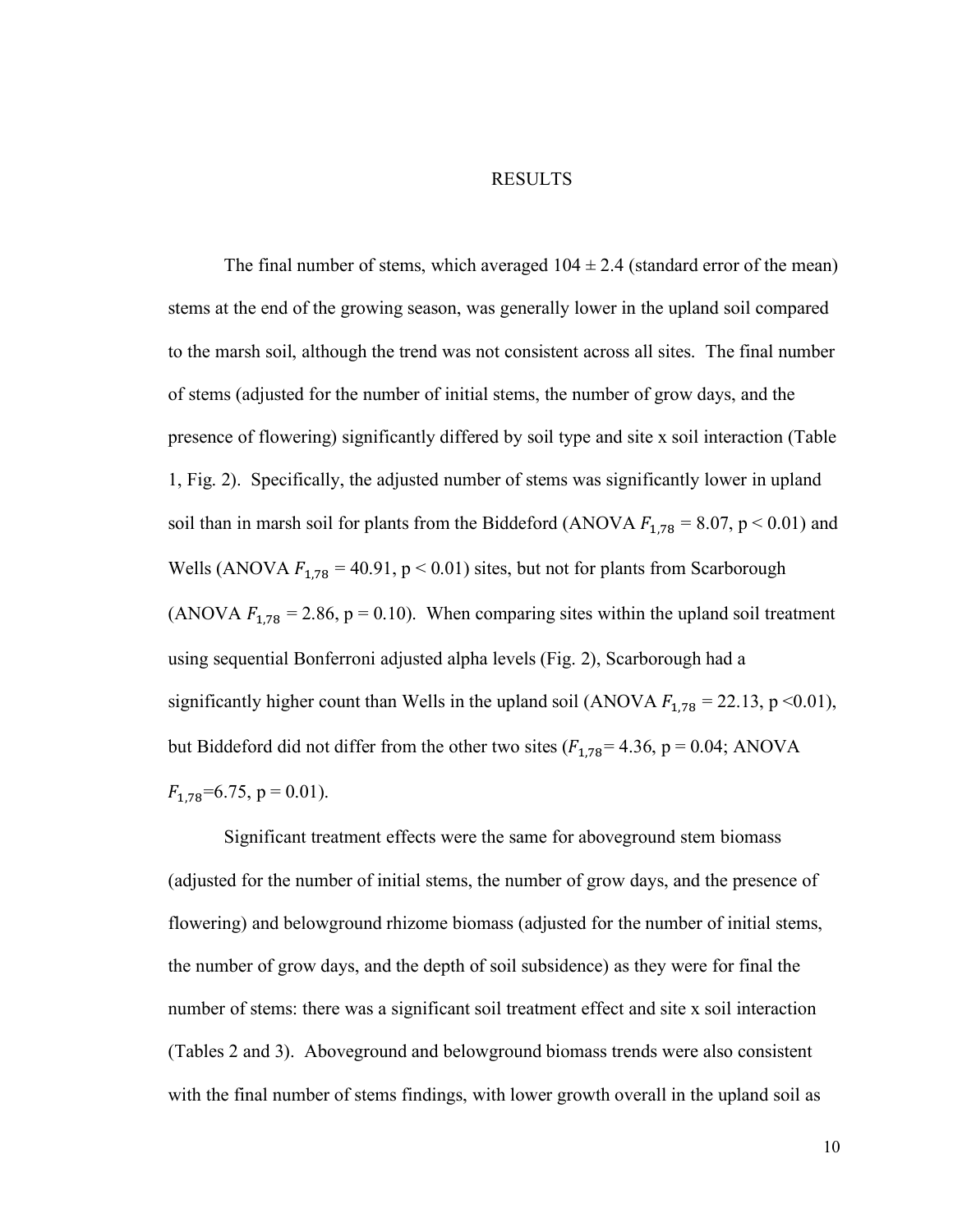compared to marsh soil (Fig. 3 and 4), except for plants from Scarborough (ANOVA  $F_{1.78} = 9.71$ , p < 0.01 aboveground and  $F_{1.78} = 13.09$ , p < 0.01 belowground for Biddeford; ANOVA  $F_{1,78} = 13.17$ , p < 0.01 aboveground and  $F_{1,78} = 15.17$ , p < 0.01 belowground for Wells; ANOVA  $F_{1,78} = 3.25$ , p = 0.08 aboveground and  $F_{1,78} = 0.10$ , p = 0.76 belowground for Scarborough). In addition, plants from Wells had lower biomass than Scarborough within the upland soil treatment (Fig. 3, ANOVA  $F_{1,78} = 8.42$ , p < 0.01 for aboveground biomass; Fig. 4, ANOVA  $F_{1,78} = 9.78$ , p < 0.01 for belowground biomass). There were no significant differences between Biddeford and the other two sites within the upland soil treatment, although there was a greater decrease between the adjusted biomass of the Biddeford plants compared to the Wells plants than between the Biddeford plants and the Scarborough plants (Fig. 3, ANOVA  $F_{1,78} = 1.18$ , p = 0.28 and  $F_{1,78} = 3.04$ , p = 0.09 for aboveground biomass; Fig. 4, ANOVA  $F_{1,78} = 0.95$ , p = 0.33 and  $F_{1,78} = 3.86$ , p = 0.05 for belowground biomass). The aboveground stem biomass averaged 7.6  $\pm$  0.2 g/pot and ranged from 1.5 to 27.5 g/pot. The average belowground rhizome biomass was approximately a quarter of the average stem biomass and ranged from 0.02 to 7.9 g/pot.

Reproduction (as reflected in the number of pots per treatment combination that had flowers), similar to the vegetative growth variables, decreased overall in the upland soil treatment but to varying degrees among sites. Flowers grew in 62 of the 240 pots (approximately 25% of pots). The number of stems with flowers per pot ranged from 0 to 7 and the total number of flowers per pot, since some stems grew more than one flower, ranged from 0 to 15. Reproduction was significantly influenced by site, soil, the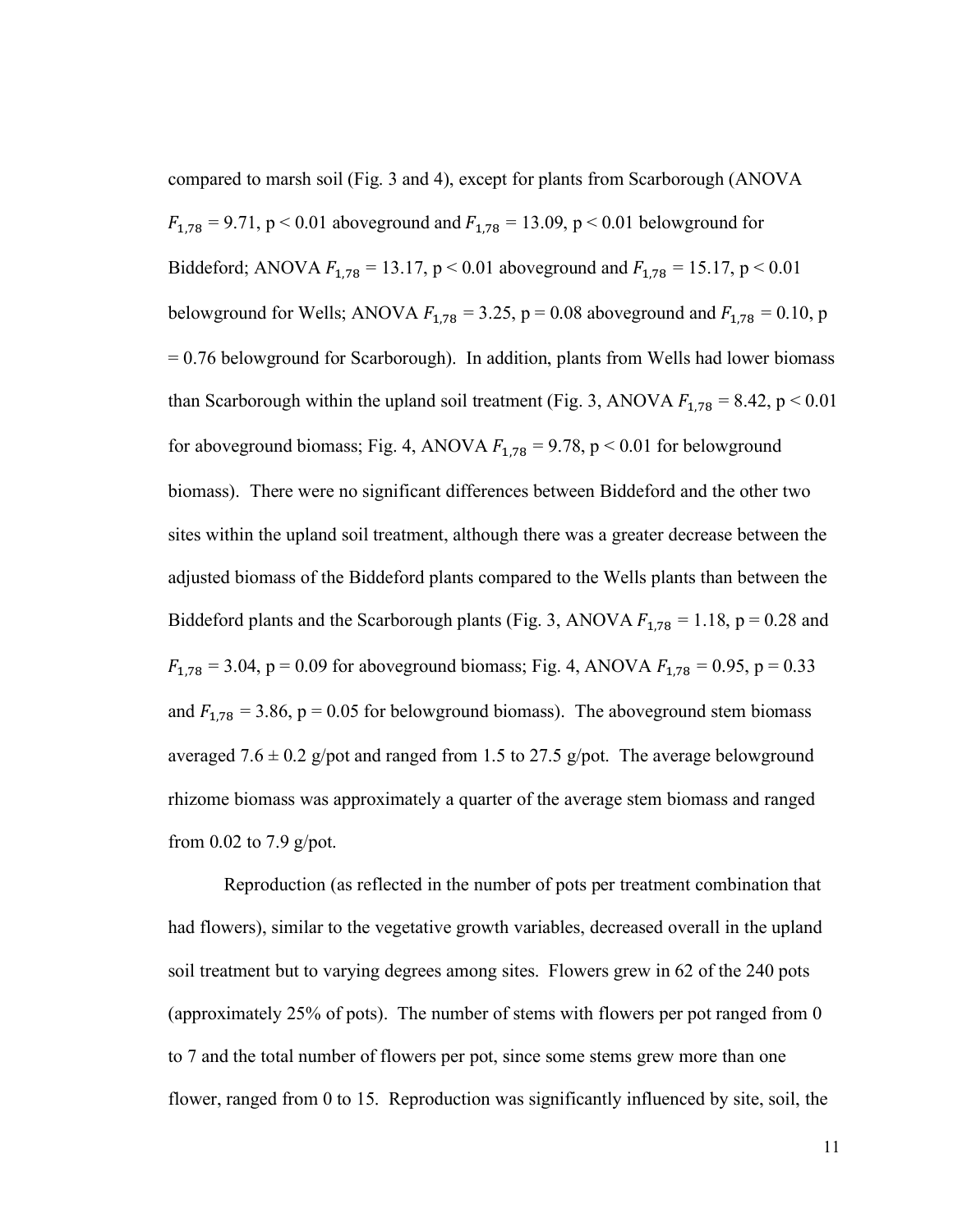site-soil interaction, and the three-way interaction of site, litter, and salinity (Table 4). The interaction between site and soil reflected what was found for the vegetative growth variables: reproduction by plants from Biddeford and Wells was lower in upland soil than in marsh soil, while flowering for Scarborough plants was similar between the two soil treatments (Fig. 5). However, when I compared the reproduction in upland versus marsh soil treatment within a site, only Biddeford had a significant decrease in number of pots with flowers (odds ratio = 14.80,  $95\%$  CI = 1.81- 121.15 for Biddeford; odds ratio = 1.11, 95% CI =  $0.46$ -2.70 for Scarborough; odds ratio = 2.15, 95% CI = 0.71-6.53 for Wells, where a 95% CI overlapping 1 would support the null hypothesis of no difference). When reproduction within the upland soil treatment was compared among sites, more pots from Scarborough contained flowers than either Biddeford (odds ratio = 26.00, 95%  $CI = 3.24 - 208.81$  or Wells (odds ratio = 3.78, 95%  $CI = 1.29 - 11.06$ ), but Biddeford and Wells did not significantly differ (odds ratio =  $0.15$ , 95% CI =  $0.02$ -1.27, encompassing the null hypothesis). There was no consistent pattern in the interaction between litter and salinity among sites. For example, when litter was present, a higher number of Scarborough and Wells pots contained flowers in the high salinity treatment compared to the low salinity treatment, but Biddeford pots had the exact opposite flowering trend with more pots containing flowers in the low salinity treatment.

I found a significant difference in percent soil organic matter content among sites (Table 5). The average percent organic matter from the Scarborough site  $(16.7 \pm 2.0\%)$ s.e.m.) was less than half of the average from Biddeford (41.2  $\pm$  2.6%) or Wells (42.2  $\pm$ 1.3%). The observed difference in percent organic matter between Scarborough and the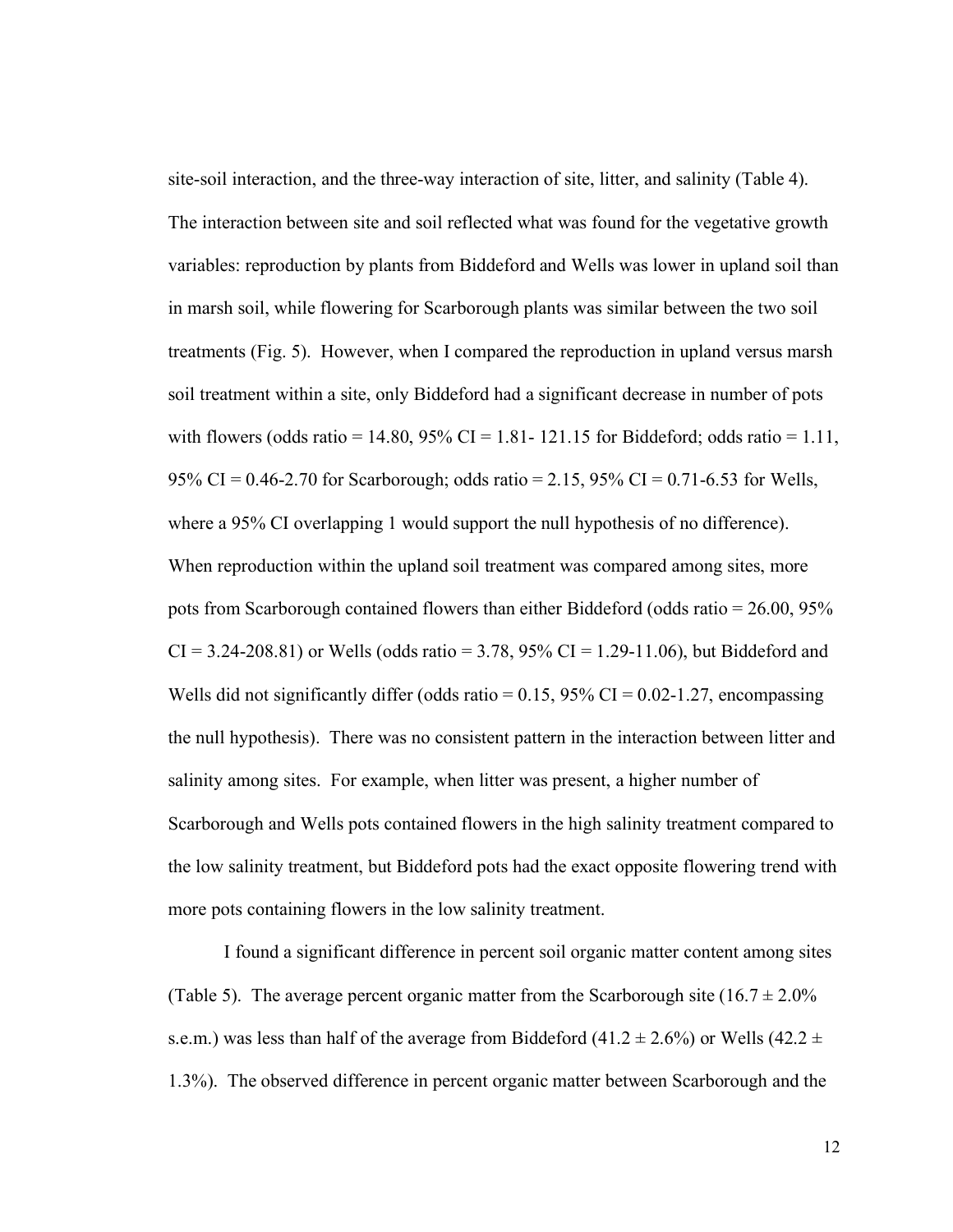other two sites was significant (ANOVA  $F_{1,22} = 57.14$ , p < 0.01 for the Scarborough-Biddeford comparison, ANOVA  $F_{1,22} = 111.70$ , p < 0.01 for the Scarborough-Wells comparison), but there was no significant difference in percent organic matter between the Biddeford and Wells sites (ANOVA  $F_{1,22} = 0.12$ , p = 0.73).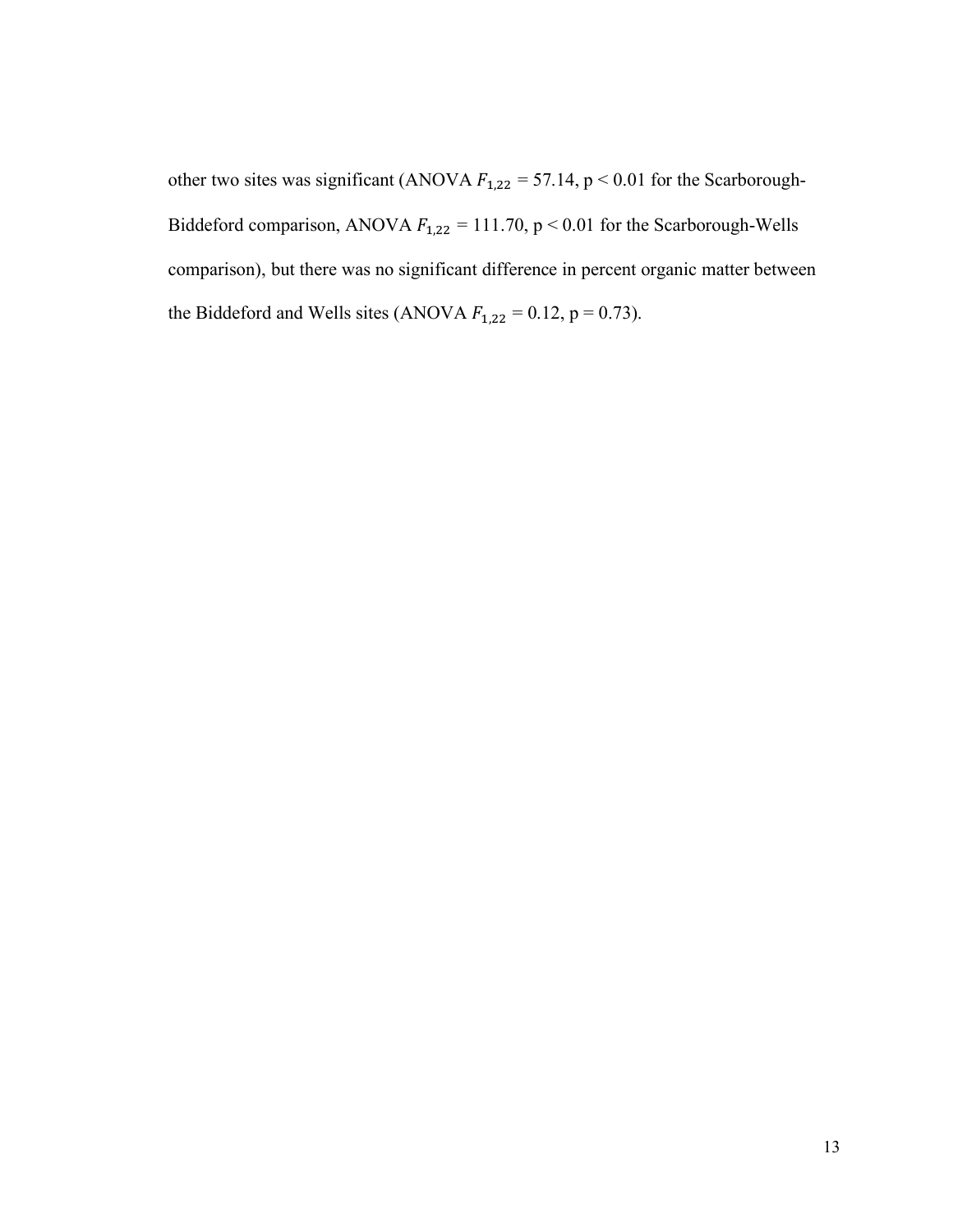#### DISCUSSION

Inland migration enables salt marsh persistence even in the face of marsh submergence due to accelerated sea level rise (Kirwan et al. 2016; Raabe and Stumpf 2016; Schieder et al. 2018). Obstacles to the successful migration of salt marsh plants, including anthropogenic barriers, the resistance of forests to retreat ahead of the salt marsh, and the steepness of adjacent upland slopes, have been documented (Doyle et al. 2010; Feagin et al. 2010; Smith 2013), but no published studies have addressed the effect of soil on the transition of salt marsh plants from the marsh to the upland. Upland soil differs from marsh soil in bulk density, nutrient retention, and organic matter content (Brinson et al. 1995; Callaway 2000; Truog 2016); all characteristics that could deter marsh plant growth in upland soil (Callaway 2000; Reddy and DeLaune 2008). As predicted, I found that *S. patens* overall performed less well in the upland soil than in the marsh soil, and that the response varied depending on the collection site of the *S. patens*  plants. I found that *S. patens* collected from two salt marsh sites (Biddeford and Wells) grew significantly less in upland soil compared to marsh soils; for Biddeford plants this decrease was consistent across all three vegetative growth variables (final number of stems, Fig. 2; aboveground stem biomass, Fig. 3; belowground rhizome biomass, Fig. 4) and reproduction (flowering, Fig. 5), and for Wells plants the significant decrease occurred for all variables except flowering. Interestingly, I found that the growth of *S. patens* collected from the other marsh site, Scarborough, did not significantly respond to soil treatment. Furthermore, although I had predicted that litter and salinity would impact plant biomass based on results from prior research (Xiong and Nilsson 1999; Ewing et al.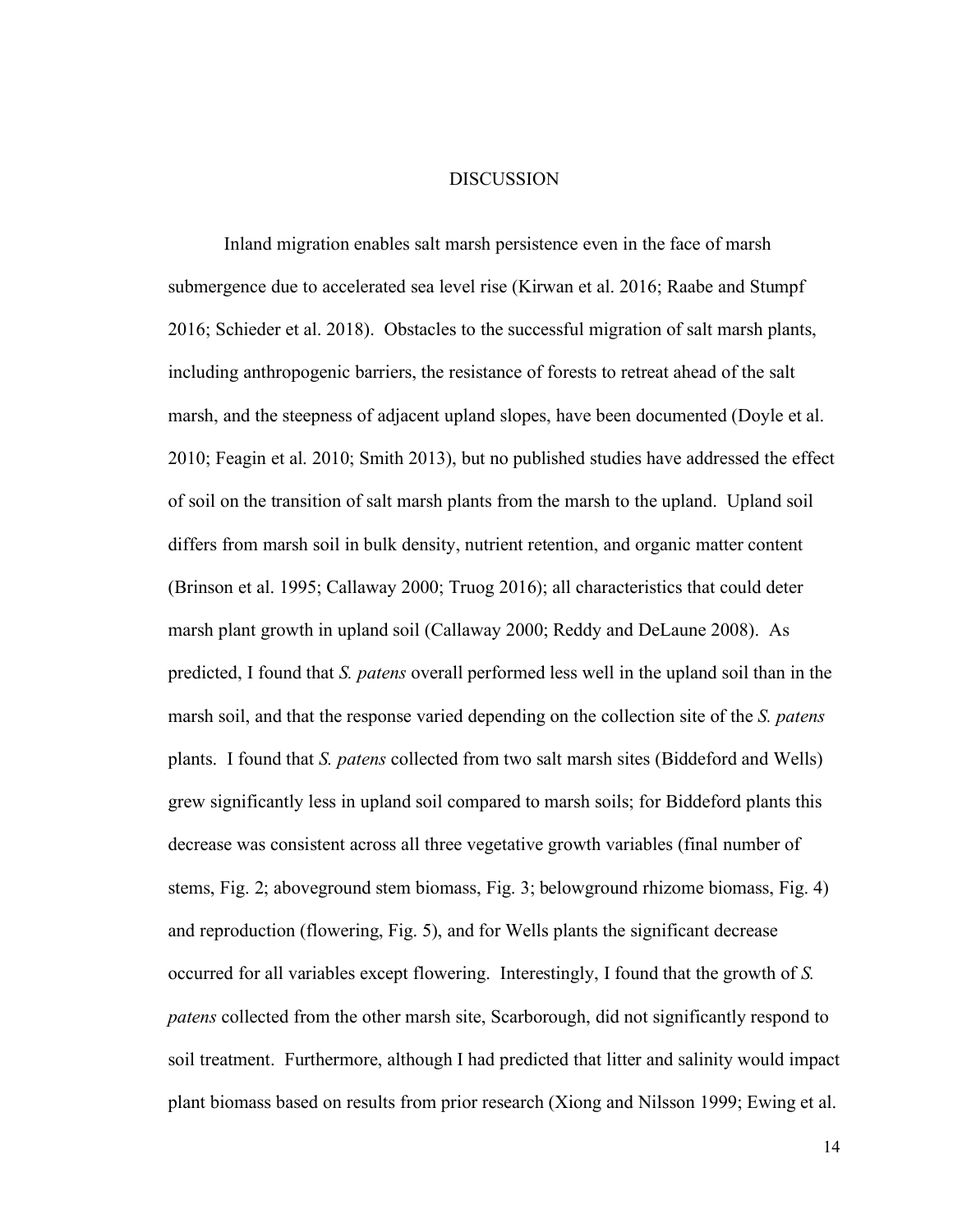1995), they were relatively unimportant factors in my study, and only influenced reproduction, as reflected in a significant three-way site x litter x salinity interaction for flowering (Table 4).

The variation in plant response to soil treatment found when comparing *S. patens* from the three collection sites (Fig. 2-5) can partly be explained by differences in soil organic matter. The organic matter percentages from all three collection sites fell within reported values for salt marsh soils which range from less than 5% to greater than 45% (Swarzenski et al. 1991; Callaway 2000; Edwards and Proffitt 2003). Wells (42.2%) and Biddeford (41.2%) were close to the high end of the organic content range, while Scarborough (16.7%) was close to the lower end. The organic content in upland soils is generally lower than in a marsh (Brinson et al. 1995; Anisfeld et al. 2017), with upland mineral soils rarely having higher than 10% organic matter (Truog 2016). The finding that *S. patens* collected from Scarborough grew equally well in upland and marsh soils could be attributed to a local adaptation of Scarborough plants to low soil organic content, and thus a tolerance to organic matter conditions similar to those of upland soil; an advantage to growing in the upland soil treatment that Biddeford and Wells plants, with a native soil organic content many times higher than the organic content of upland soil, did not have. However, differences in *S. patens* vegetative growth within the upland soil treatment suggest that additional site characteristics besides soil organic matter content could be important. For example, the growth of Biddeford plants in the upland soil treatment was midway between the growth of Scarborough and Wells plants and not significantly different from either (Fig. 2-4), even though the organic matter content at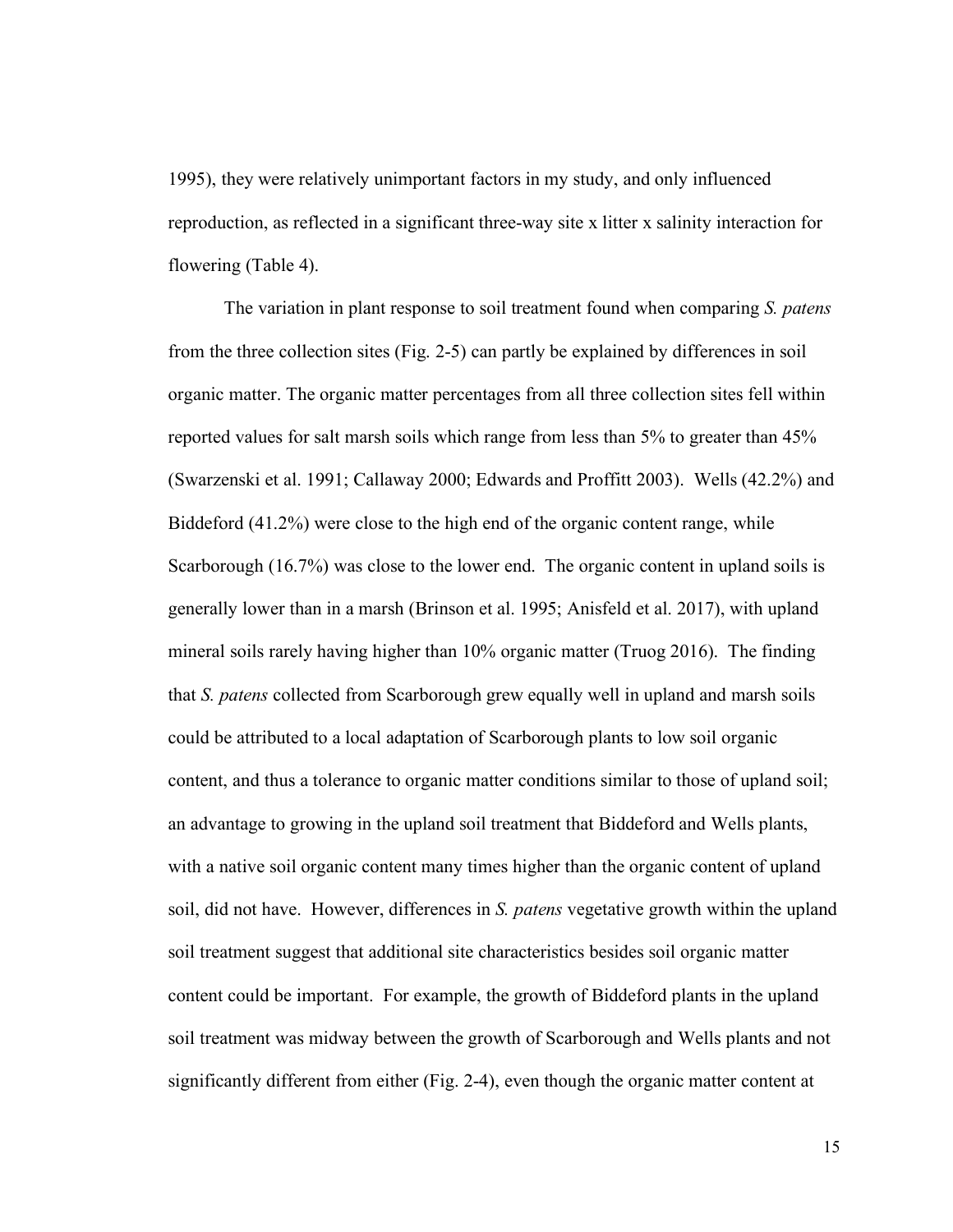the Biddeford site differed significantly from that at Scarborough. Further investigation into other site characteristics, such as hydrology, soil drainage class, and the availability of nutrients, would be needed to pinpoint what additional factors influence the growth of *S. patens* in upland soil. My study did not include tidal hydrology as an experimental factor because my focus was on the transition of the marsh into the upland, where *S. patens* is farthest from the ocean and should experience the least inundation. However, incorporating inundation levels that *S. patens* would experience at the upland boundary into future studies would improve our understanding of how *S. patens* plants will respond to migration because inundation has an important influence on salt marsh plant growth and zonation (Adams 1963; Broome et al. 1995). My observation that plants from different sites vary in their ability to grow in upland soil, which suggests that some *S. patens* population will find inland migration easier than others, indicates a need for further research to determine what drives this differing response to upland soil.

The presence of ground litter had no effect on *S. patens* vegetative growth variables (Tables 1-3). In contrast to my findings, and in support of my prediction for the litter treatment, other research demonstrated that the presence of litter decreased aboveground vegetative growth (Facelli and Pickett 1991; Xiong and Nilsson 1999). Differences between my results and those of other studies could be due to differences in methodology. The litter present treatment in my study was created by placing litter on top of the upland or marsh soil surrounding the *S. patens* plug (but not on top of the existing stems in the plug), while in many other studies the litter was laid directly over both initial and emerging stems (Tolley and Christian 1999; Xiong et al. 2001). The litter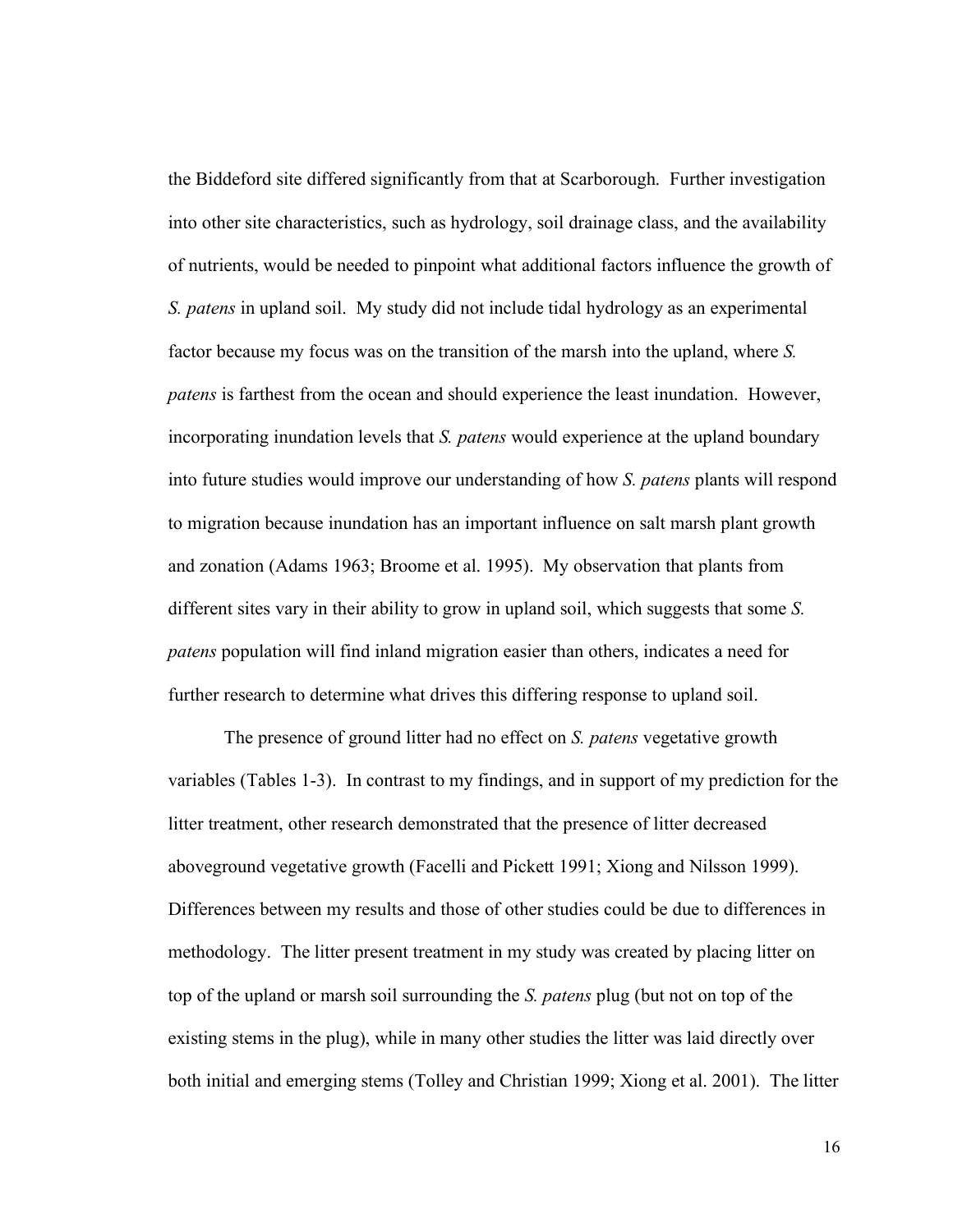treatment in my experiment, therefore, would only block the emergence of stems sprouting outside of the initial plugs, and stems rarely emerged outside of the initial plug during my study. It is possible, had the experiment extended for a second growing season, thus allowing more time for the rhizomes that grew in the first season to send up stems, that a greater difference in growth would be seen between pots containing litter and those without. Litter did significantly affect reproduction in a three-way interaction with salinity and site (Table 4), but there was no consistent pattern in how the number of pots containing flowers responded to litter and salinity among or within the three sites. Research suggests that late in the growing season temporary wrack litter disturbance to *S. alterniflora*, another salt marsh species, can decrease flowering (Li and Pennings 2017); however, few studies have addressed the effects of litter and salinity on salt marsh flowering over an entire growing season, and more research is necessary to clarify their impact on *Spartina* reproduction.

Salinity plays a critical role in defining salt marsh vegetative boundaries by constraining plant species to specific zones based on their susceptibility to salt stress (Adams 1963; Byers and Churma 2007), yet, contrary to my prediction for the salinity treatment, I did not find a significant difference in vegetative growth between the 4.5ppt and the 14.5ppt salinity treatments (Tables 1, 2, and 3). My results are consistent with those by Broome et al. (1995) who found no significant differences in the number of *S. patens* stems or aboveground biomass at five salinity levels ranging from 0 to 20ppt, but conflict with the results of Ewing et al. (1995), who observed a decrease in *S. patens*  aboveground biomass at 14ppt compared to 7ppt, and Snedden et al. (2014), who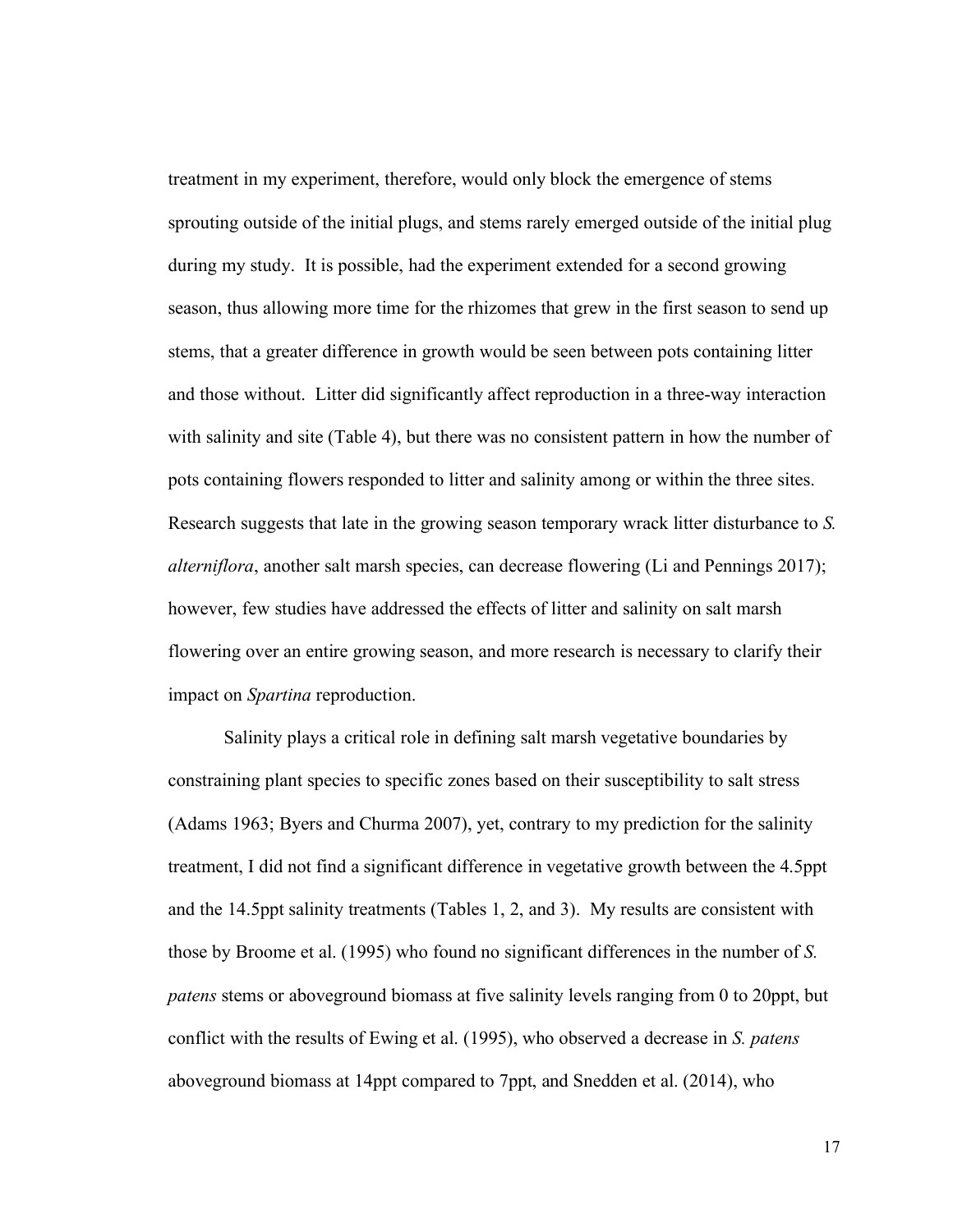observed a decrease in belowground biomass at 8ppt compared to 3.9ppt. I suggest that these differences could be because *S. patens* populations are known to differ in susceptibility to salinity (Silander and Antonovics 1979; Pezeshki 1991; Pezeshki et al. 1993). For example, the source of the plants in Ewing et al.'s (1995) study was a brackish marsh with an approximate salinity of 2ppt. While I did not record salinity levels in the marshes in my study, measurements of salinity in the creeks within the sites ranged from 8 to 30ppt, suggesting that my plants in their native environment had a higher exposure to salt than the plants in Ewing et al.'s (1995) study, and thus, presumably, had an overall higher salt tolerance.

#### **Implications and Future Research**

My research indicates that some *S. patens* populations in Maine were better at growing in upland soil than others, which might translate into an advantage for inland migration, and thus could have important implications both for prioritizing areas for salt marsh conservation, and for choosing restoration plant sources. In particular, I suggest that salt marsh conservation efforts focus on preserving *S. patens* populations growing in soil with a low percentage of organic matter, because in my study the *S. patens* plants with the highest growth success in upland soil were from a site with low soil organic content. By identifying *S. patens* populations that could make the transition into upland soil without a significant decrease in growth, my study joins a growing body of research which aids in determining sites for successful inland migration (Feagin et al. 2010; Smith 2013). It is important to focus on plant populations with the highest potential to migrate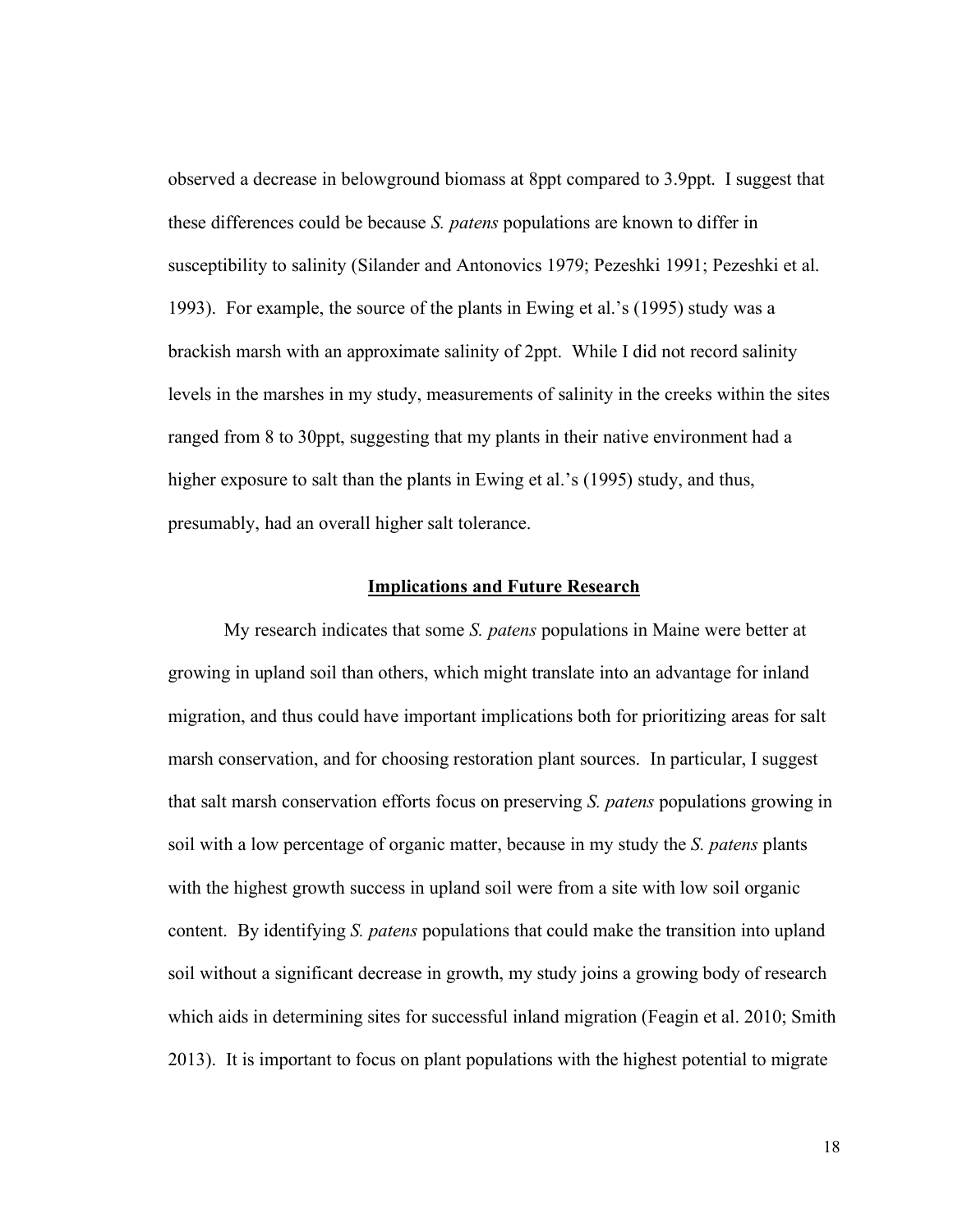into the upland so that conservation organizations, often limited by finances, spend their resources on salt marshes that have a better chance of persisting over the long term.

Plants from *S. patens* populations that grow well in upland conditions could also be used in salt marsh restoration sites to improve the migration potential of the restored marsh. However, future research should obtain a clearer understanding of what site characteristics, including organic matter content, could influence the ability of *S. patens* to grow well in upland soil. Testing more sites across the native *S. patens* species range*,*  from Maine south to Florida and west along the coast to Texas (Bush and Houck 2008), would provide more details on what factors influence *S. patens* migration into upland soils. By conducting a manipulative experiment, I was able to control treatment factors and limit the number of variables potentially confounding my results, but research expanding on my experiment should include field studies to confirm that my results are reproducible in a natural setting.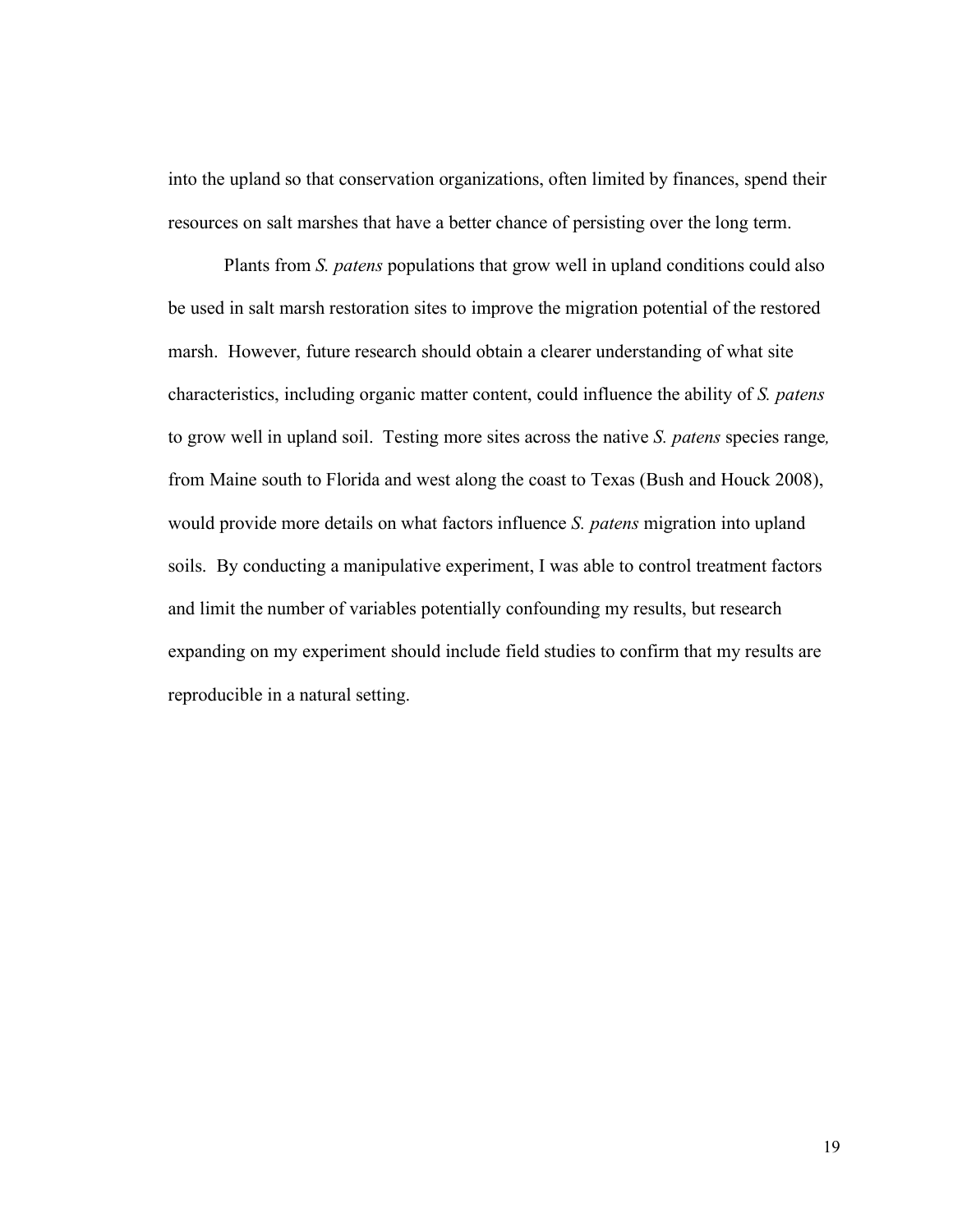#### REFERENCES

- Adams DA. 1963. Factors influencing vascular plant zonation in North Carolina salt marshes. Ecol. 44 (3):445-456.
- Anisfeld SC, Cooper KR, Kemp AC. 2017. Upslope development of a tidal marsh as a function of upland land use. Glob Chang Biol. 23:755–766.
- Bertness MD, Ellison AM. 1987. Determinants of pattern in a New England salt marsh plant community. Ecol Monogr. 57(2):129–147.
- Brewer JS, Bertness MD. 1996.Disturbance and interspecific variation in clonal morphology of salt marsh perennials. Oikos 77 (1): 107-116.
- Brinson MM, Christian RR, Blum LK. 1995. Multiple states in the sea-level induced transition from terrestrial forest to estuary. Estuar. 18 (4):648-659.
- Broome SW, Mendelssohn IA, McKee KL. 1995. Relative growth of *Spartina patens* (AIT) Muhl. and *Scirpus olneyi* gray occurring in mixed stand as affected by salinity and flooding depth. Wetl. 15 (1):20-30.
- Burdick ADM, Mendelssohn IA. 2017. Waterlogging responses in dune, swale and marsh populations of *Spartina patens* under field conditions. Oecologia 74 (3):321-329.
- Bush T, Houck M. 2008. Plant factsheet: saltmeadow cordgrass *Spartina patens* (Ait.) Muhl. [Internet]. East Lansing (MI): USDA NRCS Plant Materials Program; [cited 2 Aug 2018]. Available from https://plants.usda.gov/factsheet/pdf/fs\_sppa.pdf.
- Byers SE, Chmura GL. 2007. Salt marsh vegetation recovery on the Bay of Fundy. Estuar Coast. 30(5):869–877.
- Callaway JC. 2000. Hydrology and substrate. In: Zedler JB, editor. Handbook for restoring tidal wetlands. Boca Raton (FL): CRC Press. p. 104-106.
- Clausen KK, Clausen P. 2014. Forecasting future drowning of coastal waterbird habitats reveals a major conservation concern. Bio Conserv. 171:177–185.
- Donnelly JP, Bertness MD. Rapid shoreward encroachment of salt marsh cordgrass in response to accelerated sea level rise. Proc Natl Acad Sci U.S.A. 98(25):14218– 14223.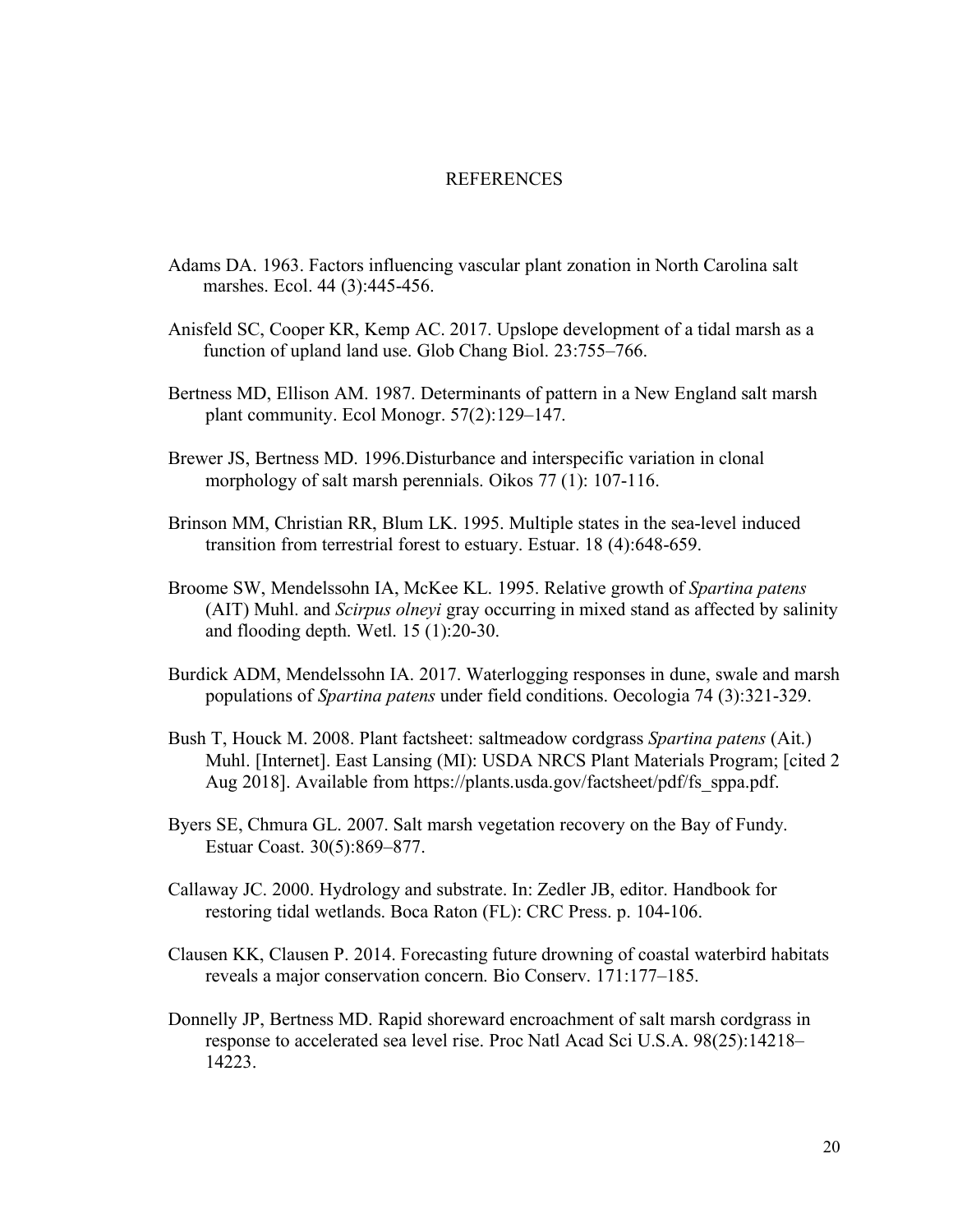- Doyle TW, Krauss KW, Conner WH, From AS. 2010. Predicting the retreat and migration of tidal forests along the northern Gulf of Mexico under sea-level rise. For Ecol Manage. 259: 770–777.
- Edwards KR, Proffitt CE. 2003. Comparison of wetland structural characteristics between created and natural salt marshes in southwest Louisiana, USA. Wetl. 23(2):344–356.
- Ewing K, McKee K, Mendelssohn I, Hester M. 1995. A comparison of indicators of sublethal salinity stress in the salt marsh grass, *Spartina patens* (Ait.) Muhl. Aquat Bot. 52:59–74.
- Facelli JM, Pickett STA. Plant litter: its dynamics and effects on plant community structure. Bot Rev. 57(1):1–32.
- Fagherazzi S. 2013. The ephemeral life of a salt marsh. Geol. 41(8):943–944.
- Feagin RA, Luisa Martinez M, Mendoza-Gonzalez G, Costanza R. 2010. Salt marsh zonal migration and ecosystem service change in response to global sea level rise: a case study from an urban region. Ecol Soc. 15(4):14.
- Google My Maps. 2018. The map of the collection sites for *S. patens* plugs, marsh soil, and upland soil. [Internet]. Mountain View (CA): Google; [cited 15 Aug 2018]. Available from https://www.google.com/maps/d/edit?mid=1MM1I7spoegoWQ39- SK60LB7UxTw&ll=43.49499437048355%2C-70.46234055985445&z=10.
- Hester MW, Mendelssohn IA, McKee KL. 1996. Intraspecific variation in salt tolerance and morphology in the coastal grass *Spartina patens* (Poaceae). Am J Bot. 83 (12):1521-1527.
- Kirwan ML, Temmerman S, Skeehan EE, Guntenspergen GR, Fagherazzi S. 2016. Overestimation of marsh vulnerability to sea level rise. Nat Clim Chang. 6:253-260.
- Langis R, Zalejko M, Zedler JB. 1991. Nitrogen assessments in a constructed and a natural salt marsh of San Diego Bay. Ecol Appl. 1(1):40–51.
- Li S, Pennings SC. 2017. Timing of disturbance affects biomass and flowering of a saltmarsh plant and attack by stem-boring herbivores. Ecosph. 8(2): no pgs. doi:10.1002/ecs2.1675.
- Lonard RI, Judd FW, Stalter R. 2010. The biological flora of coastal dunes and wetlands: *Spartina patens* (W. Aiton) G.H. Muhlenberg. J Coast Res. 26 (5):935-946.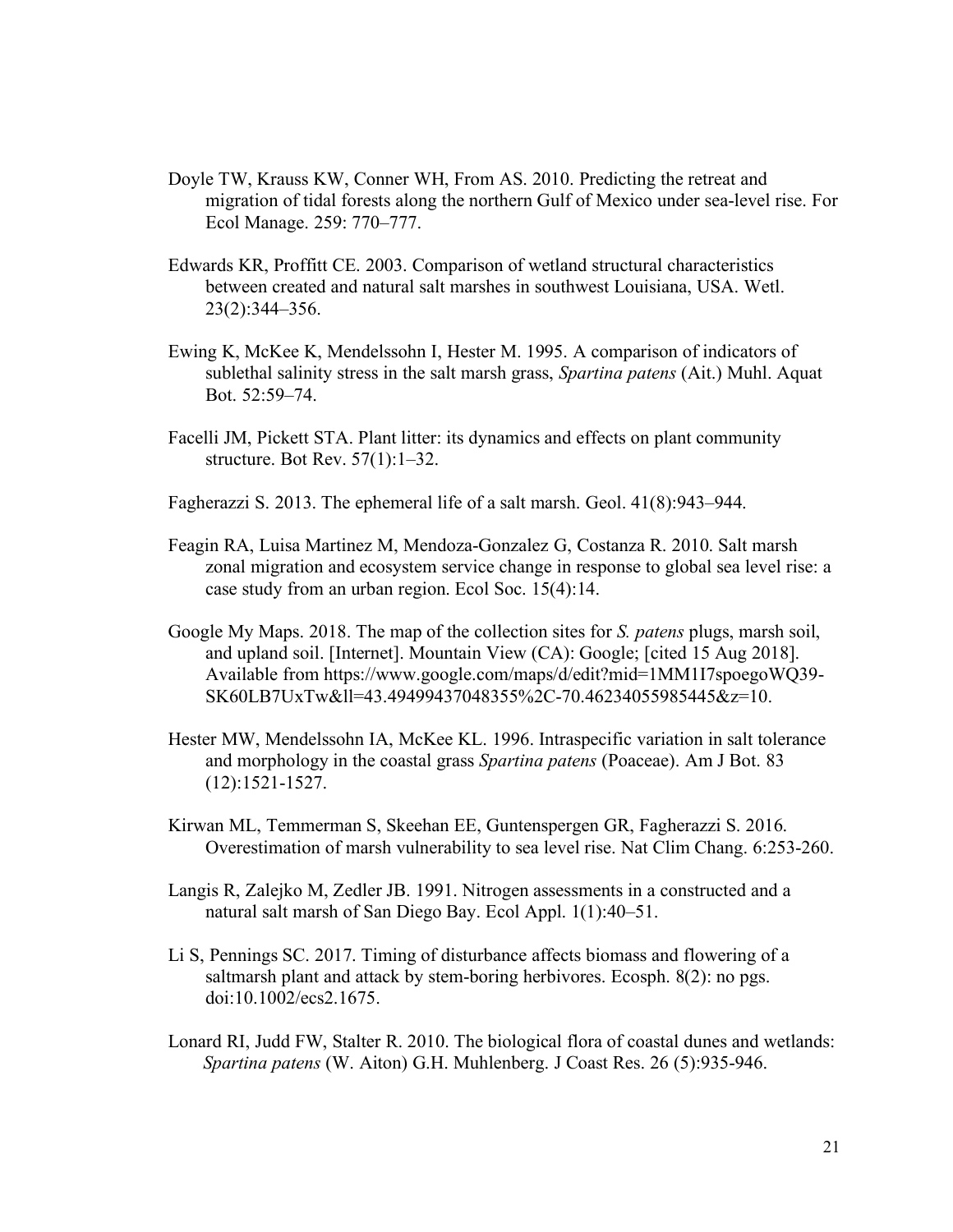- Moy LD, Levin LA. 1991 Are *Spartina* marshes a replaceable resource? A functional approach to evaluation of marsh creation efforts. Estuar Coast. 14(1):1–16.
- Pennings SC, Bertness MD. 2001. Salt marsh communities. In: Bertness MD, Gaines SD, Hay ME, editors. Marine community ecology. Sunderland (MA): Sinauer Associates. p. 289-316.
- Pezeshki SR. 1991. Population differentiation in *Spartina patens*: gas-exchange responses to salinity. Mar Ecol Prog Ser. 72:125–130.

Pezeshki SR, Choi HS, DeLaune RD. 1993. Population differentiation in *Spartina patens*: water potential components and bulk modulus of elasticity. Bio Plantarum. 35 (1):43-51.

- Pezeshki SR, Delaune RD. 1993. Effects of soil hypoxia and salinity on gas-exchange and growth of *Spartina patens.* Mar Ecol Ser. 96(1):75–81.
- Pezeshki SR., Delaune RD. 1997. Population differentiation in *Spartina patens*: Responses of photosynthesis and biomass partitioning to elevated salinity. Bot Bull Acad Sin. 38(2):115–120.
- Raabe EA, Stumpf RP. 2016. Expansion of tidal marsh in response to sea-level rise: Gulf Coast of Florida, USA. Estuar Coast. 39:145–157.
- Reddy KR, DeLaune RD. 2008. Biogeochemical characteristics. In: Biochemistry of wetlands: science and applications. Boca Raton (FL): CRC Press. p. 34-53.
- Sayer EJ. 2006. Using experimental manipulation to assess the roles of leaf litter in the functioning of forest ecosystems. Biol Rev. 81:1–31.
- Schieder NW, Walters DC, Kirwan ML. 2018. Massive upland to wetland conversion compensated for historical marsh loss in Chesapeake Bay, USA. Estuar Coast. 41:940–951.
- Schulte EE, Hoskins B. 2011. Recommended soil organic matter tests. In: Recommended soil testing procedures for the Northeastern United States. Northeastern Regional Publication; [cited 2 Aug 2018]. Available from http://extension.udel.edu/lawngarden/soil-health-composting/recommended-soiltesting-procedures-for-the-northeastern-united-states/
- Shepard CC, Crain CM, Beck MW. 2011. The protective role of coastal marshes: a systematic review and meta-analysis. PLoS One 6 (11):no pgs. doi:10.1371/journal.pone.0027374.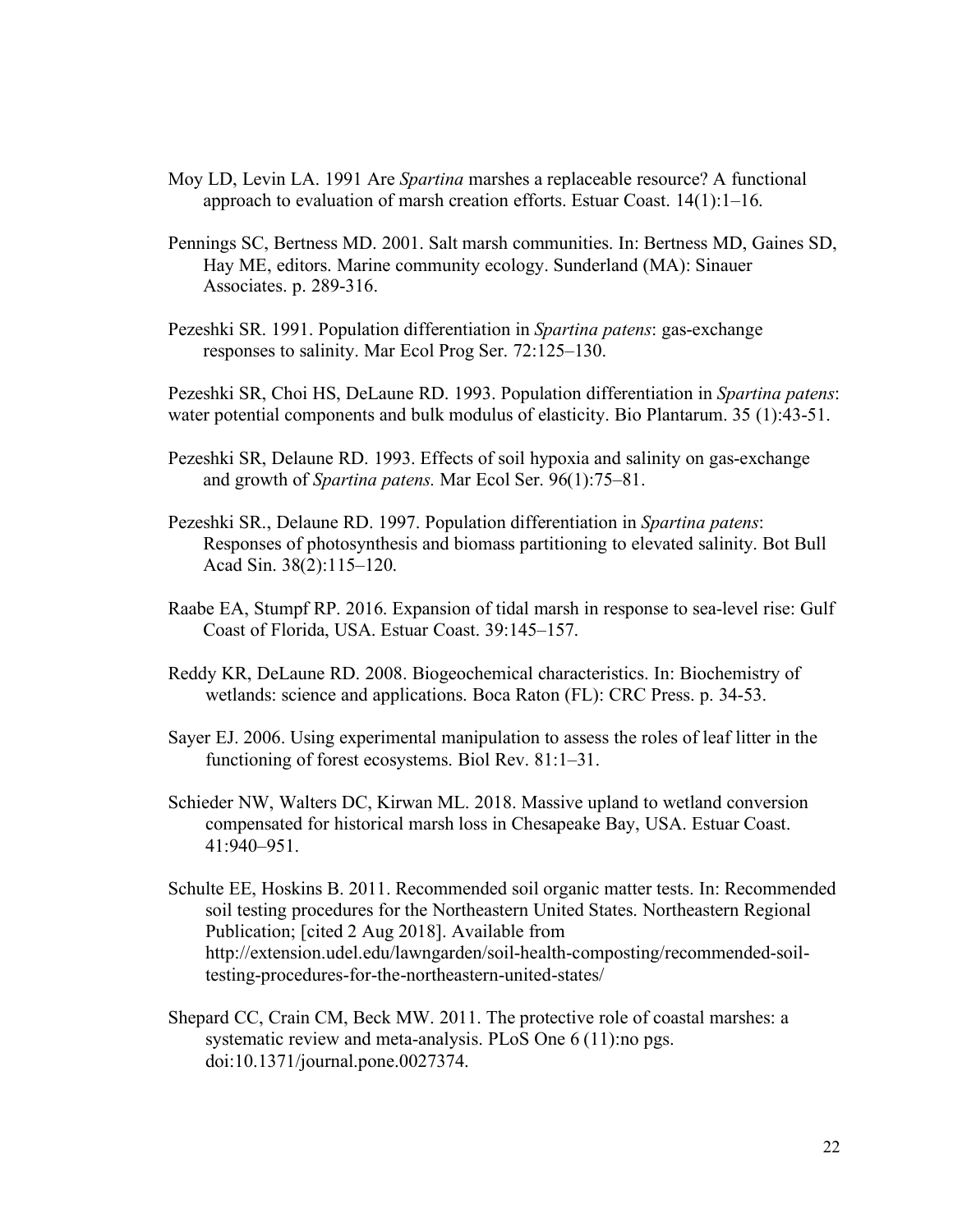- Short FT, Kosten S, Morgan PA, Malone S, Moore GE. 2016. Impacts of climate change on submerged and emergent wetland plants. Aquat Bot. 135:3-17.
- Silander JA, Antonovics J. 1979. I. Morphometric and physiological traits: the genetic basis of the ecological amplitude of *Spartina patens*. Evol. 33 (4):1114-1127.
- Smith JAM. 2013. The role of *Phragmites australis* in mediating inland salt marsh migration in a Mid-Atlantic estuary. PLoS One 8(5):no pgs. doi:10.1371/journal.pone.0065091.
- Snedden GA, Cretini K, Patton B. 2014. Inundation and salinity impacts to above- and belowground productivity in *Spartina patens* and *Spartina alterniflora* in the Mississippi River deltaic plain: implications for using river diversions as restoration tools. Ecol Eng. 81:133–139.
- Stammermann R, Piasecki M, Stammermann1 R. 2012. Influence of sediment availability, vegetation, and sea level rise on the development of tidal marshes in the Delaware Bay: a review. J Coast Res. 28(6):1536–1549.
- Swarzenski CM, Swenson EM, Sasser CE, Gosselink JG. 1991. Marsh mat flotation in the Louisiana Delta Plain. J Ecol. 79 (4):999-1011.
- Tolley PM, Christian RR. 1999. Effects of increased inundation and wrack deposition on a high salt marsh plant. Estuar Coast. 22(4):944–954.
- Tono DD, Chmura GL. 2013. Assessing coastal squeeze of tidal wetlands. Estuar Coast. 29(5):1049–1061.
- Truog E. 2016. Soil as a medium for plant growth. In: Snood BS, editor. Mineral nutrition of plants. New Gloucester (ME): Medtech Publishing Company. p. 23-55.
- Ungar IA. 1998. Are biotic factors significant in influencing the distribution of halophytes in saline habitats? Bot Rev. 64(2):176-199.
- Warren RS, Niering WA. 1993. Vegetation change on a Northeast tidal marsh: interaction of sea-level rise and marsh accretion. Ecol. 74 (1):96-103.
- Watson EB, Raposa KB, Carey JC, Wigand C, Warren RS. 2016. Anthropocene survival of Southern New England's salt marshes. Estuar Coast. 40:617–625.
- Xiao Y, Tang JB, An SQ. 2011. Responses of growth and sexual reproduction of *Phragmites australis* and *Spartina alterniflora* to salinity stress. Chinese J Ecol. 30 (2): 267-272.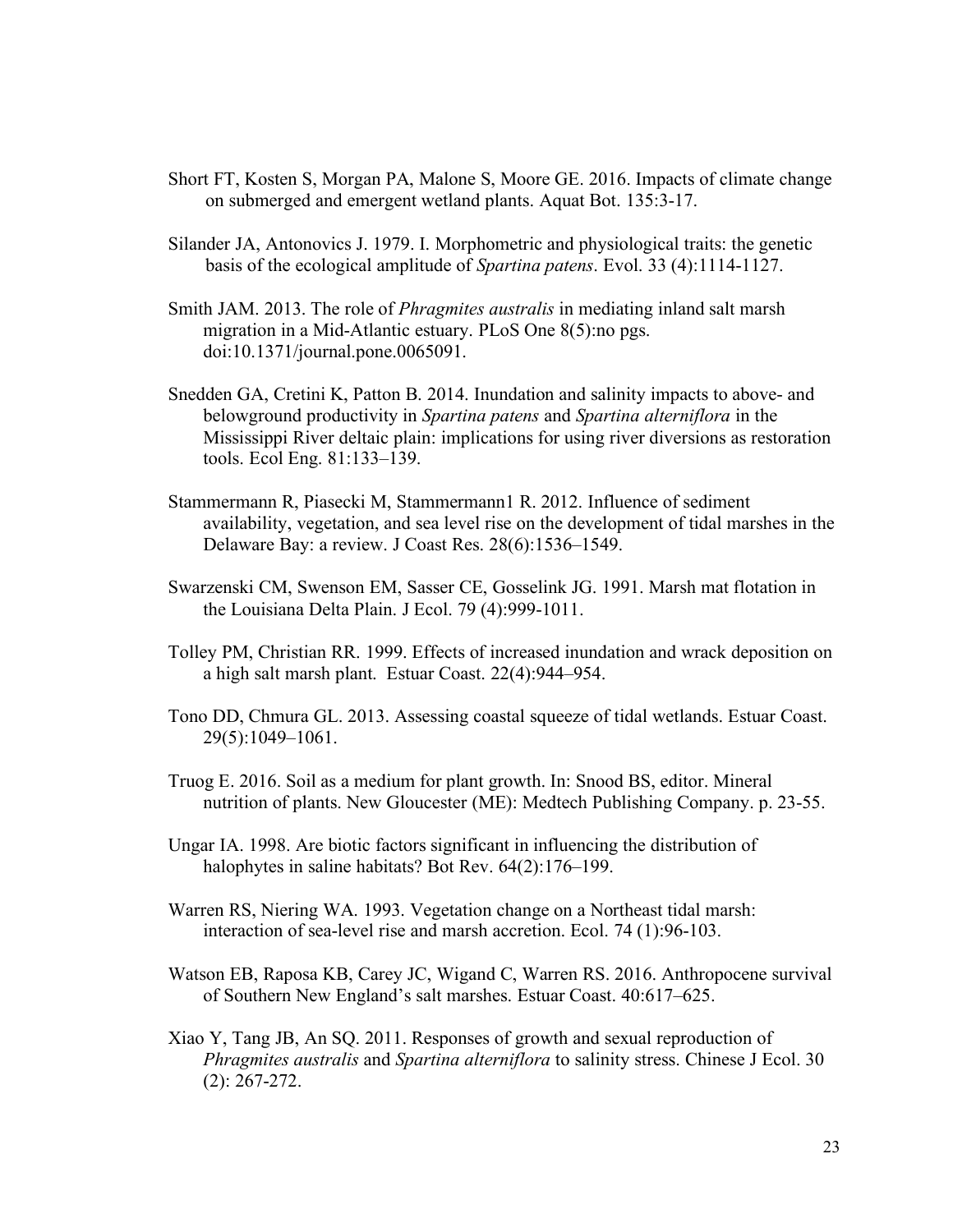- Xiong S, Nilsson C. 1999. The effects of plant litter on vegetation: a meta-analysis. J Ecol. 87(6):984–994.
- Xiong S, Nilsson C, Johansson ME. 2001. Effects of litter accumulation on riparian vegetation: importance of particle size. J Veg Sci. 12 (2):231-236.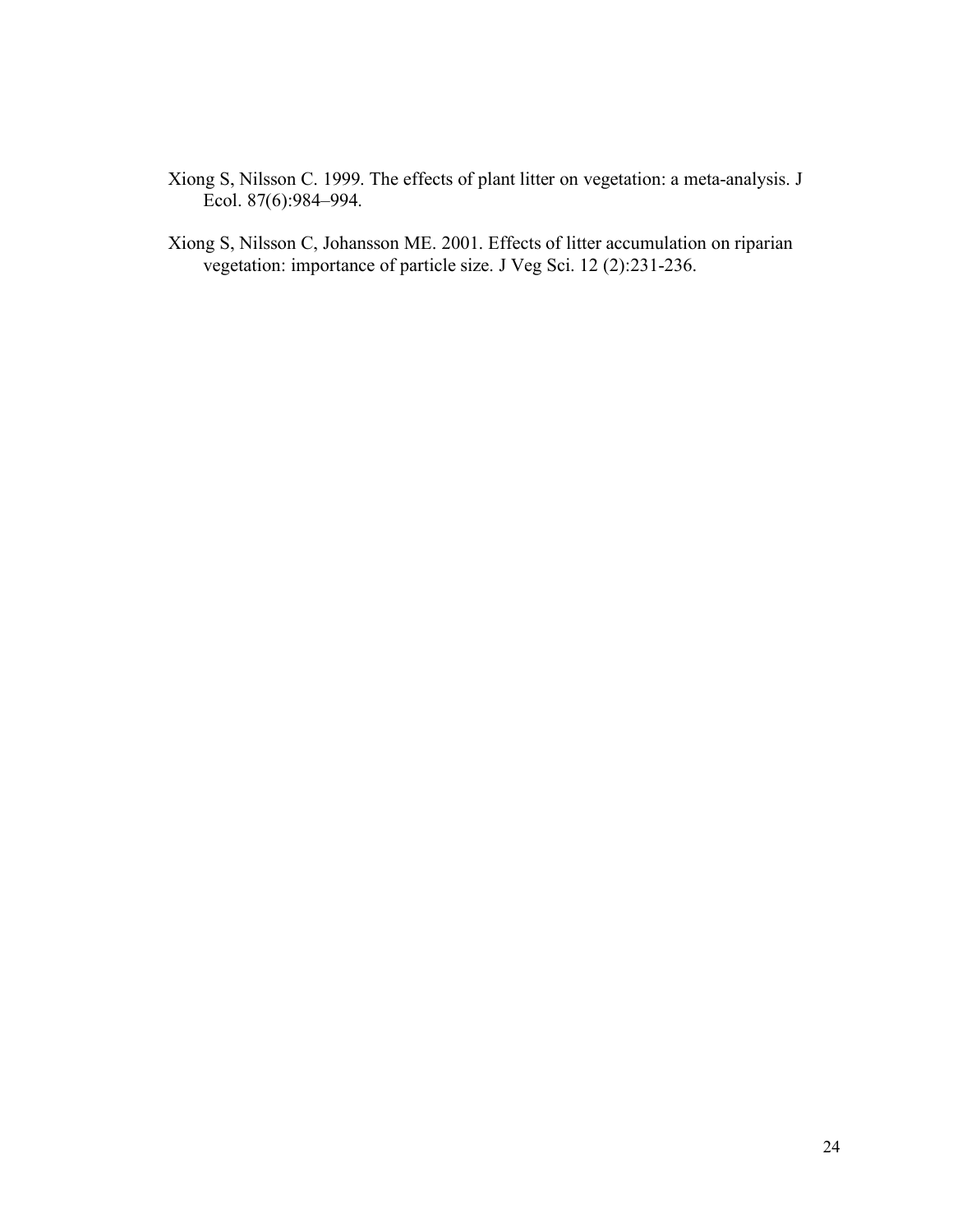## **TABLES**

Table 1: ANOVA results for the adjusted final number of stems by treatment factor. The final number of stems was adjusted by the number of initial stems per pot, the number of days the stems grew per pot, and the presence or absence of flowers.

| <b>Treatment Factor</b>         | DF             | <b>SS</b> | <b>MS</b> | $\overline{F}$ |
|---------------------------------|----------------|-----------|-----------|----------------|
| <b>Site</b>                     | $\overline{2}$ | 273       | 137       | 0.79           |
| Soil                            |                | 12811     | 12811     | $21.65*$       |
| Litter                          |                | 1093      | 1093      | 1.85           |
| Salinity                        |                | 7374      | 7374      | 0.37           |
| Site x Soil                     | 2              | 23211     | 11605     | $19.61*$       |
| Site x Litter                   | 2              | 2546      | 1273      | 2.15           |
| Site x Salinity                 | $\overline{2}$ | 563       | 282       | 0.48           |
| Soil x Litter                   |                | 1         | Ι.        | < 0.01         |
| Soil x Salinity                 |                | 1479      | 1479      | 2.50           |
| Litter x Salinity               |                | 1187      | 1187      | 2.01           |
| Site x Soil x Litter            | $\overline{2}$ | 2028      | 1014      | 1.71           |
| Site x Soil x Salinity          | $\overline{2}$ | 480       | 240       | 0.41           |
| Site x Litter x Salinity        | $\overline{2}$ | 1089      | 545       | 0.92           |
| Soil x Litter x Salinity        |                | 23        | 23        | 0.04           |
| Site x Soil x Litter x Salinity | $\overline{2}$ | 93        | 46        | 0.08           |
| Residuals                       | 88             | 52078     | 592       |                |

 $p \leq 0.05$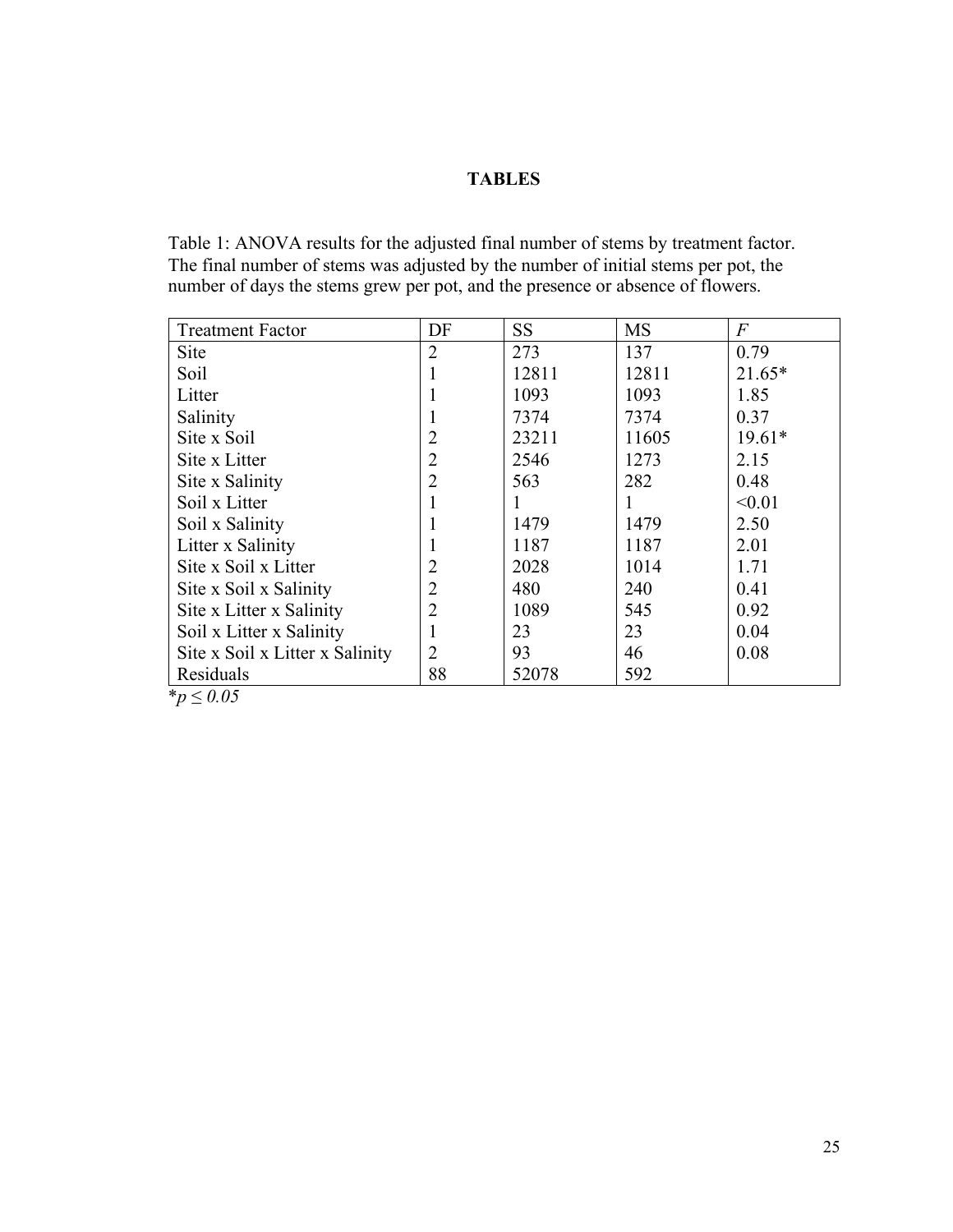Table 2: ANOVA results for the adjusted stem biomass by treatment factor. The stem biomass was adjusted by the number of initial stems per pot, the number of days the stems grew per pot, and the presence or absence of flowers.

| <b>Treatment Factor</b>         | DF             | <b>SS</b> | <b>MS</b> | $\overline{F}$ |
|---------------------------------|----------------|-----------|-----------|----------------|
| <b>Site</b>                     | $\overline{2}$ | 0.09      | 0.04      | 1.85           |
| Soil                            |                | 0.23      | 0.23      | 9.99*          |
| Litter                          |                | < 0.01    | < 0.01    | 0.08           |
| Salinity                        |                | 0.12      | 0.12      | 1.11           |
| Site x Soil                     |                | 0.43      | 0.21      | $9.24*$        |
| Site x Litter                   | $\overline{2}$ | 0.05      | 0.02      | 1.17           |
| Site x Salinity                 | 2              | 0.03      | 0.02      | 0.63           |
| Soil x Litter                   |                | 0.02      | 0.02      | 0.92           |
| Soil x Salinity                 |                | 0.01      | 0.01      | 0.22           |
| Litter x Salinity               |                | 0.02      | 0.02      | 0.79           |
| Site x Soil x Litter            | 2              | 0.07      | 0.04      | 1.51           |
| Site x Soil x Salinity          | $\overline{2}$ | 0.07      | 0.03      | 1.45           |
| Site x Litter x Salinity        | $\overline{2}$ | 0.07      | 0.04      | 1.50           |
| Soil x Litter x Salinity        |                | 0.03      | 0.03      | 1.46           |
| Site x Soil x Litter x Salinity | $\overline{2}$ | 0.01      | 0.01      | 0.22           |
| Residuals                       | 88             | 2.04      | 0.023     |                |
| *~ $\sim$ 0.05                  |                |           |           |                |

\**p* ≤ *0.05*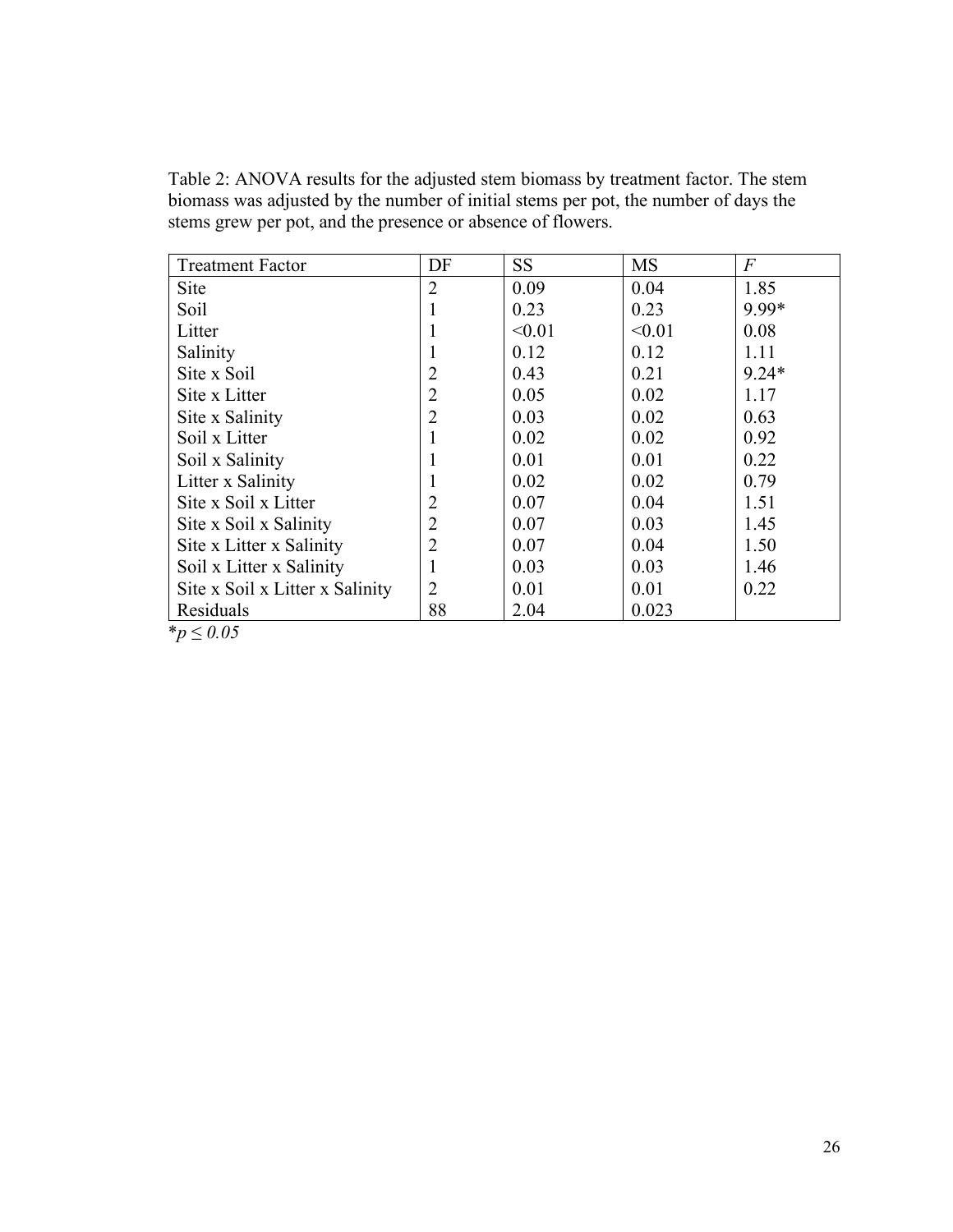Table 3: ANOVA results for the adjusted rhizome biomass by treatment factor. The rhizome biomass was adjusted by the number of initial stems per pot, the number of days the rhizomes grew per pot, and the depth of the soil subsidence around each plug within the pots.

| <b>Treatment Factor</b>         | DF             | <b>SS</b> | <b>MS</b> | $\overline{F}$ |  |  |  |
|---------------------------------|----------------|-----------|-----------|----------------|--|--|--|
| Site                            | $\overline{2}$ | 0.60      | 0.30      | 2.78           |  |  |  |
| Soil                            |                | 2.13      | 2.13      | 19.85*         |  |  |  |
| Litter                          | 1              | 0.18      | 0.18      | 0.20           |  |  |  |
| Salinity                        |                | 0.03      | 0.03      | 1.11           |  |  |  |
| Site x Soil                     | $\overline{2}$ | 0.91      | 0.46      | $4.26*$        |  |  |  |
| Site x Litter                   | $\overline{2}$ | 0.09      | 0.05      | 0.43           |  |  |  |
| Site x Salinity                 | $\overline{2}$ | 0.13      | 0.06      | 0.60           |  |  |  |
| Soil x Litter                   | 1              | 0.01      | 0.01      | 0.10           |  |  |  |
| Soil x Salinity                 | 1              | 0.17      | 0.17      | 1.54           |  |  |  |
| Litter x Salinity               | 1              | < 0.01    | < 0.01    | 0.02           |  |  |  |
| Site x Soil x Litter            | $\overline{2}$ | 0.38      | 0.19      | 1.75           |  |  |  |
| Site x Soil x Salinity          | $\overline{2}$ | 0.32      | 0.16      | 1.50           |  |  |  |
| Site x Litter x Salinity        | $\overline{2}$ | 0.20      | 0.10      | 0.40           |  |  |  |
| Soil x Litter x Salinity        | 1              | 0.10      | 0.10      | 0.88           |  |  |  |
| Site x Soil x Litter x Salinity | $\overline{2}$ | 0.05      | 0.02      | 0.80           |  |  |  |
| Residuals                       | 88             | 9.42      | 0.11      |                |  |  |  |
| <i>*p</i> ≤ 0.05                |                |           |           |                |  |  |  |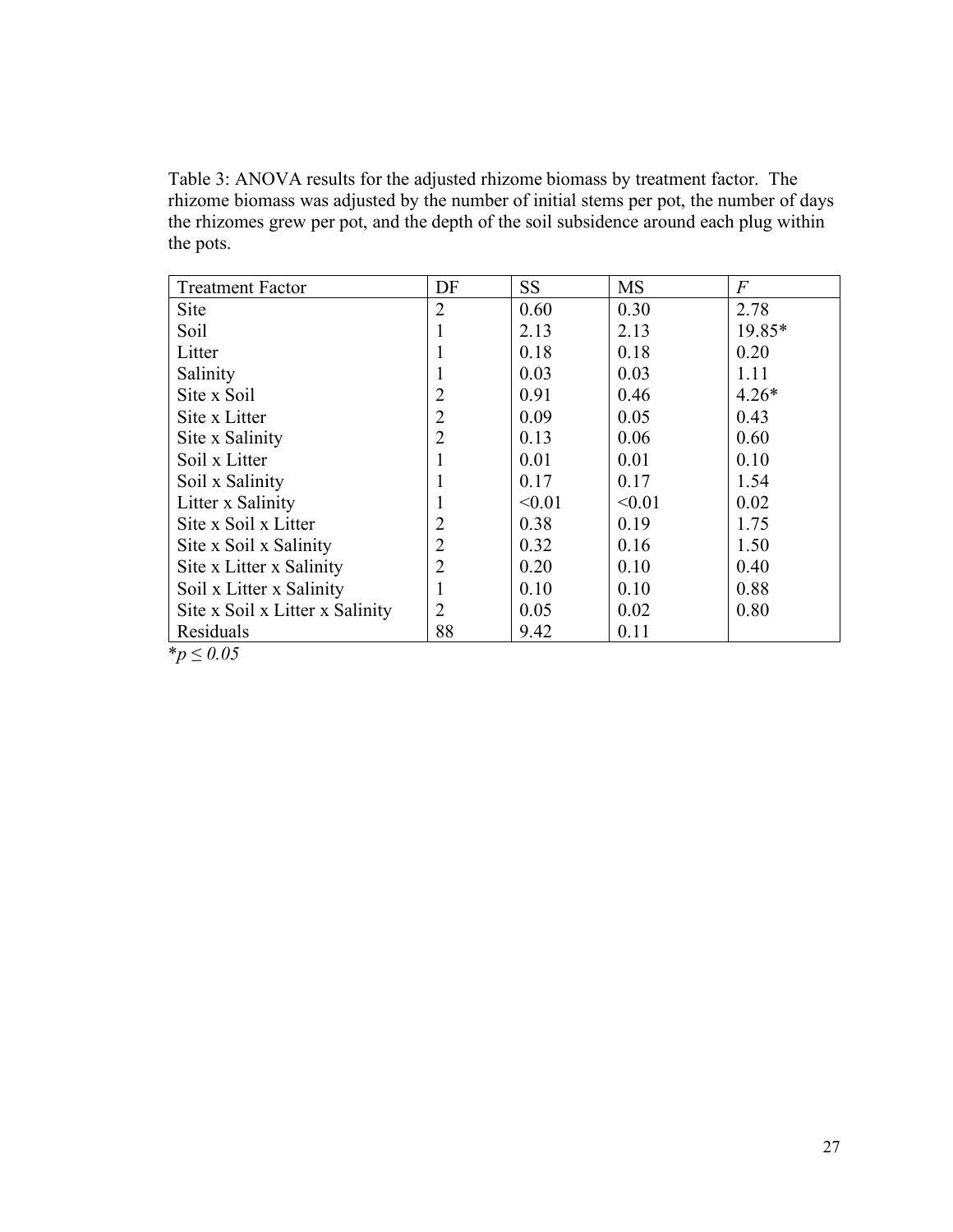| <b>Treatment Factor</b>         | DF             | G Square |
|---------------------------------|----------------|----------|
| <b>Site</b>                     | 2              | $16.50*$ |
| Soil                            |                | $6.49*$  |
| Litter                          |                | 1.60     |
| Salinity                        |                | 0.91     |
| Site x Soil                     | $\overline{2}$ | $7.07*$  |
| Site x Litter                   | $\overline{2}$ | 0.79     |
| Site x Salinity                 | $\overline{2}$ | 3.97     |
| Soil x Litter                   |                | 2.91     |
| Soil x Salinity                 |                | 1.94     |
| Litter x Salinity               |                | 1.53     |
| Site x Soil x Litter            | 2              | 3.83     |
| Site x Soil x Salinity          | $\overline{2}$ | 1.46     |
| Site x Litter x Salinity        | $\overline{2}$ | $6.54*$  |
| Soil x Litter x Salinity        |                | 0.10     |
| Site x Soil x Litter x Salinity | 2              | 3.39     |

Table 4: Results from the poisson log-linear model of flowering by treatment factor

\**p* ≤ *0.05*

Table 5: ANOVA results for percent soil organic matter content by site

| Treatment<br>Factor | ЭF |          |
|---------------------|----|----------|
| Site                |    | $50.80*$ |
| Residuals           | າາ |          |

 $\sqrt{\frac{4}{p}} \leq 0.05$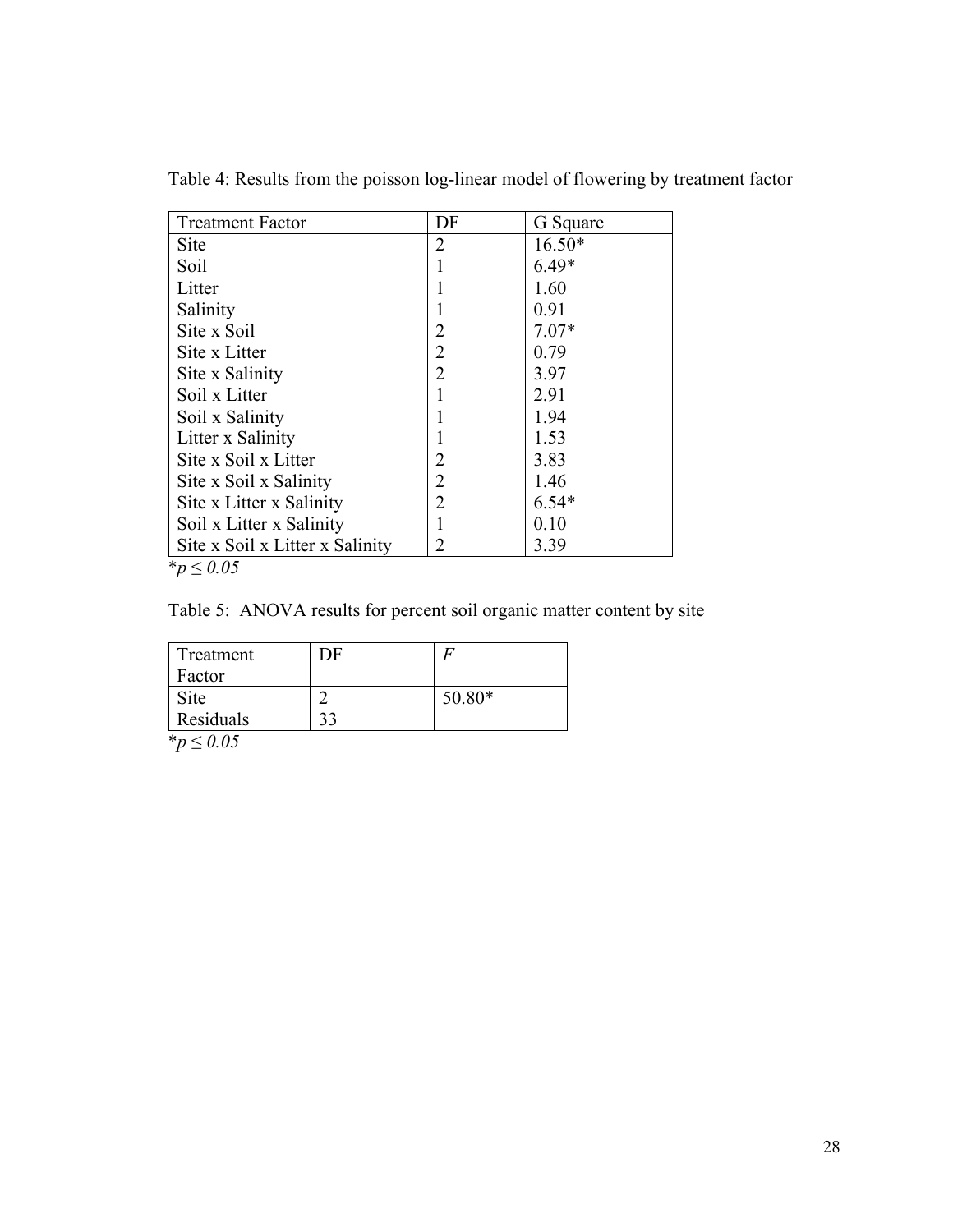## **FIGURES**



Fig. 1: The map of the collection sites for *S. patens* plugs, marsh soil, and upland soil. The teardrop-shaped symbols represent, from north to south, the locations of the Scarborough, Biddeford, and Wells collection sites in southern Maine for *S. patens* and the marsh soil. The star within a circle symbol represents the upland forest soil collection site in Scarborough, ME. Map courtesy of Google My Maps (2018).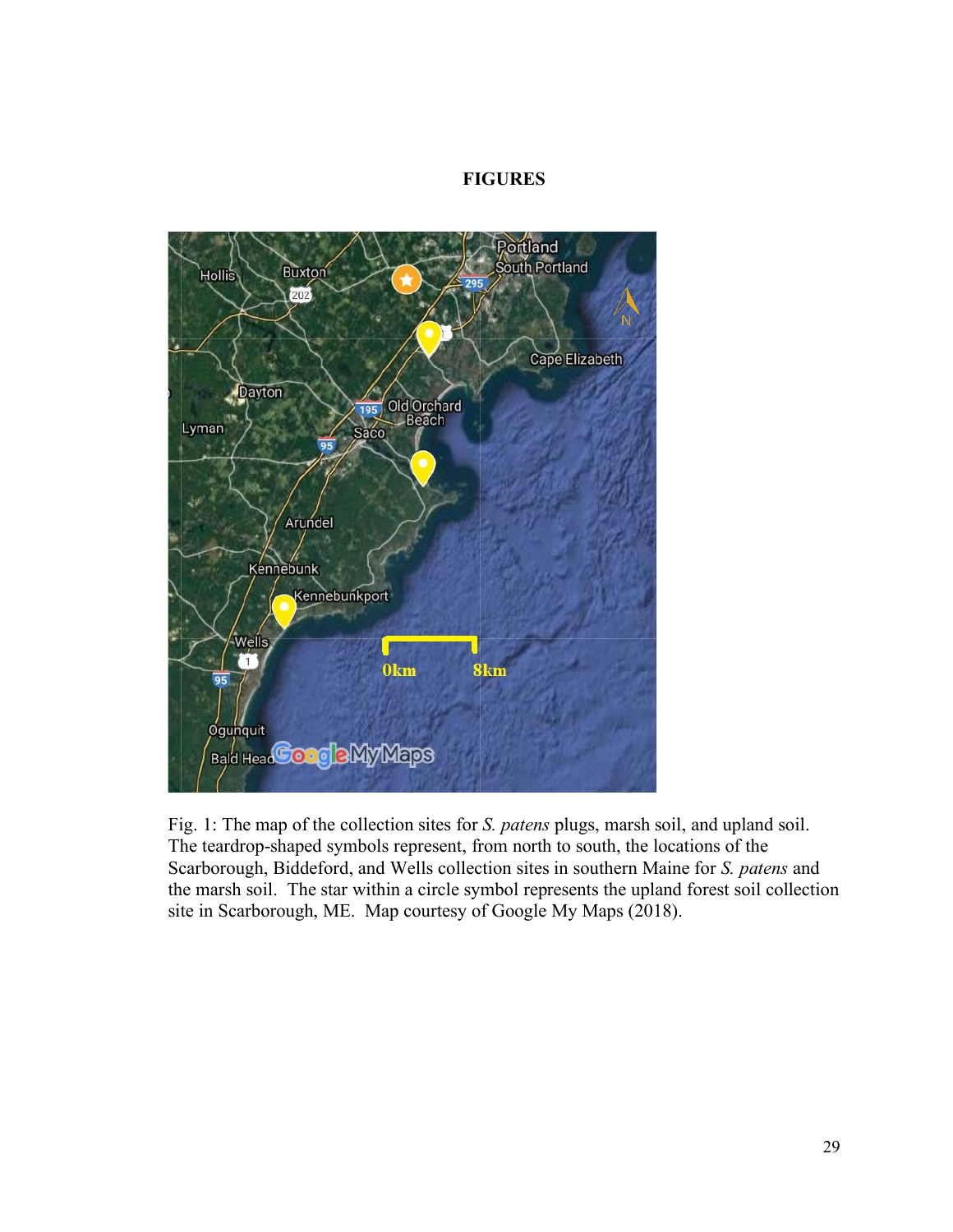

Fig. 2: The site and soil effects on average adjusted final number of *S. patens* stems (± s.e.m.). An asterisk indicates a significant difference between marsh and upland soil treatments within a collection site. Letters indicate significant differences among sites within the upland soil treatment – sites with the same letter are not significantly different from one another.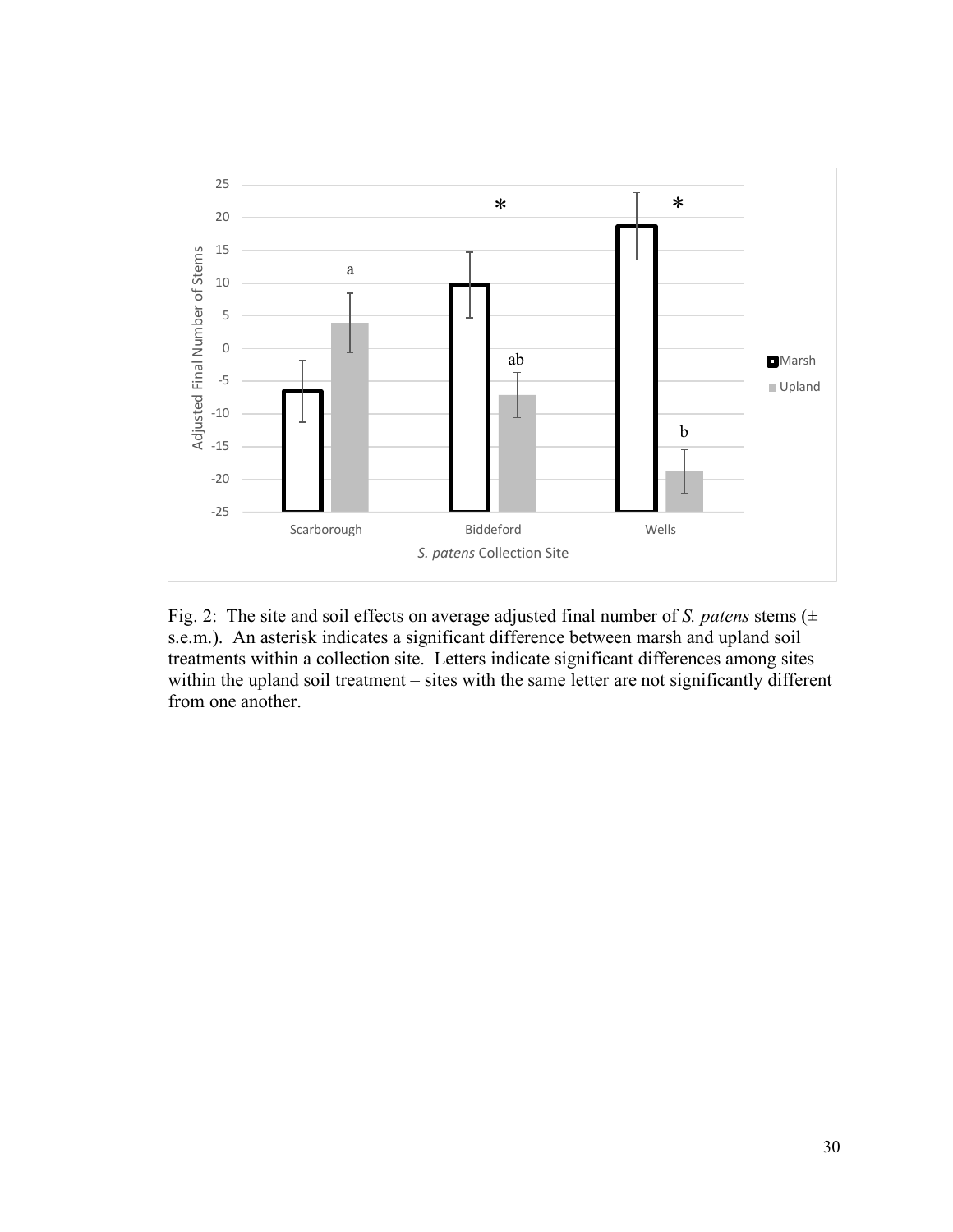

Fig. 3: The site and soil effects on average adjusted *S. patens* aboveground stem biomass (± s.e.m.). An asterisk indicates a significant difference between marsh and upland soil treatments within a collection site. Letters indicate significant differences among sites within the upland soil treatment – sites with the same letter are not significantly different from one another.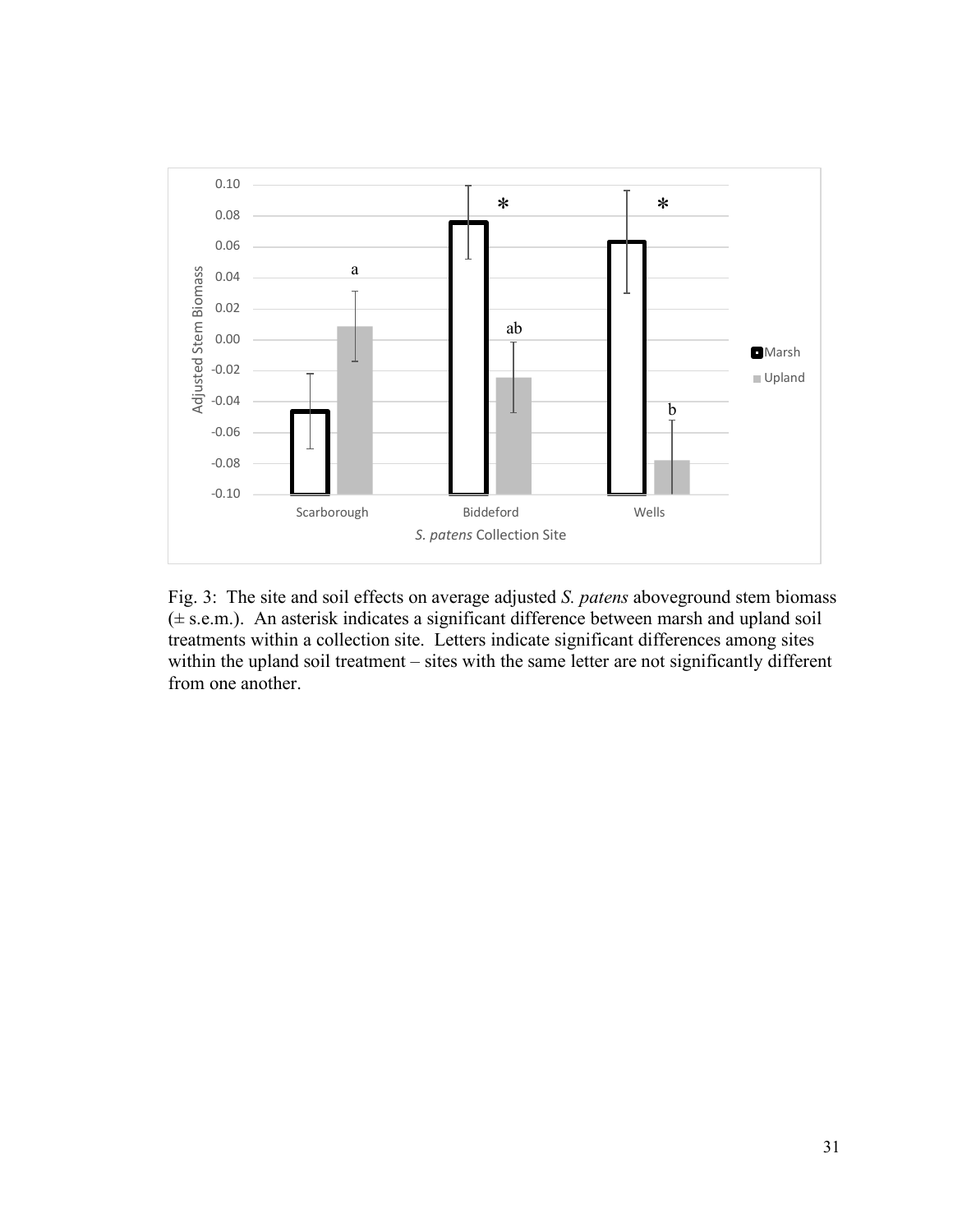

Fig. 4: The site and soil effects on average adjusted *S. patens* belowground rhizome biomass (± s.e.m.). An asterisk indicates a significant difference between marsh and upland soil treatments within a collection site. Letters indicate significant differences among sites within the upland soil treatment – sites with the same letter are not significantly different from one another.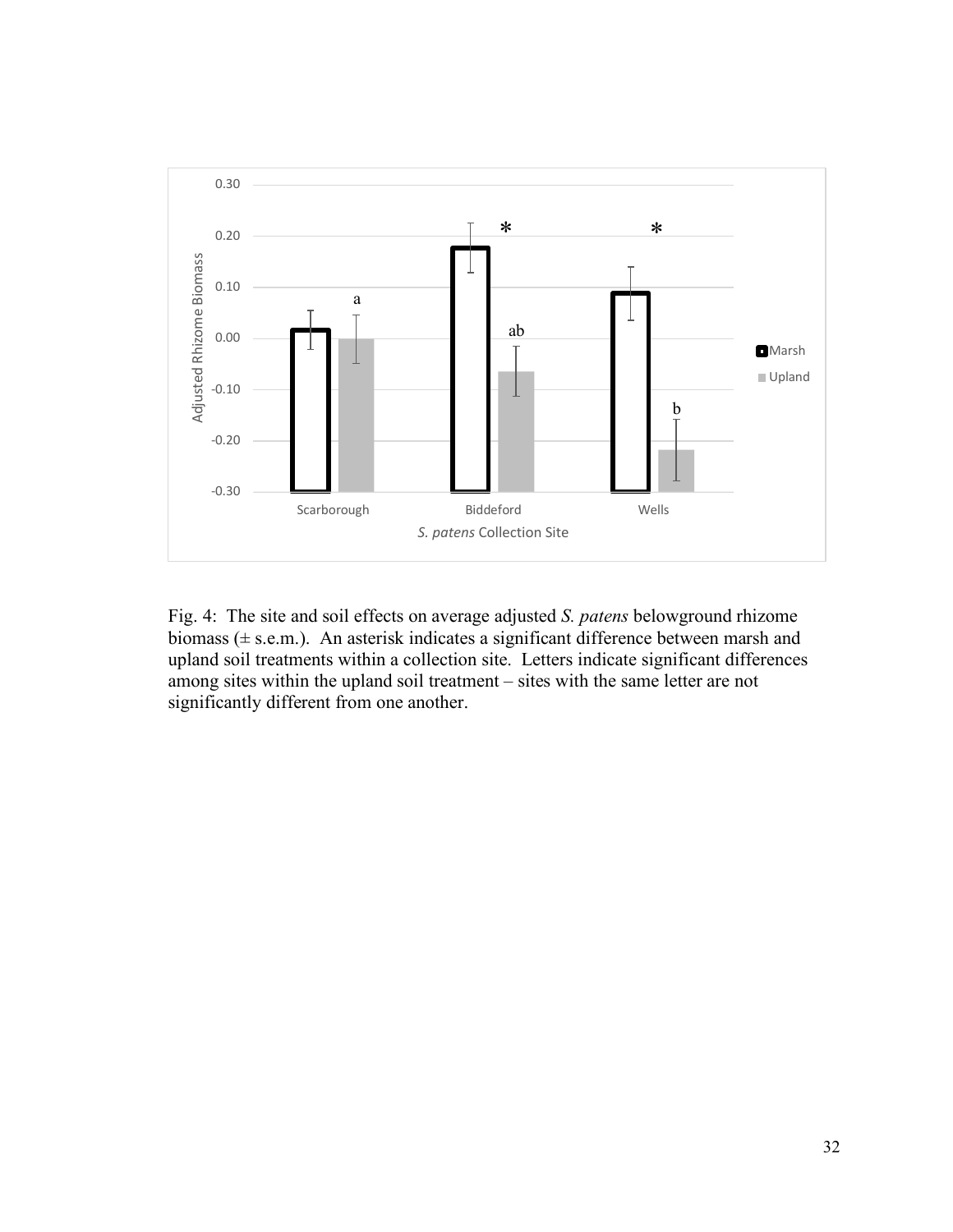![](_page_42_Figure_0.jpeg)

Fig. 5: The site and soil effects on the number of pots (out of 40) containing *S. patens*  flowers. The asterisk indicates a significant difference between marsh and upland soil treatments within the Biddeford collection site. Letters indicate significant differences among sites within the upland soil treatment – sites with the same letter are not significantly different from one another.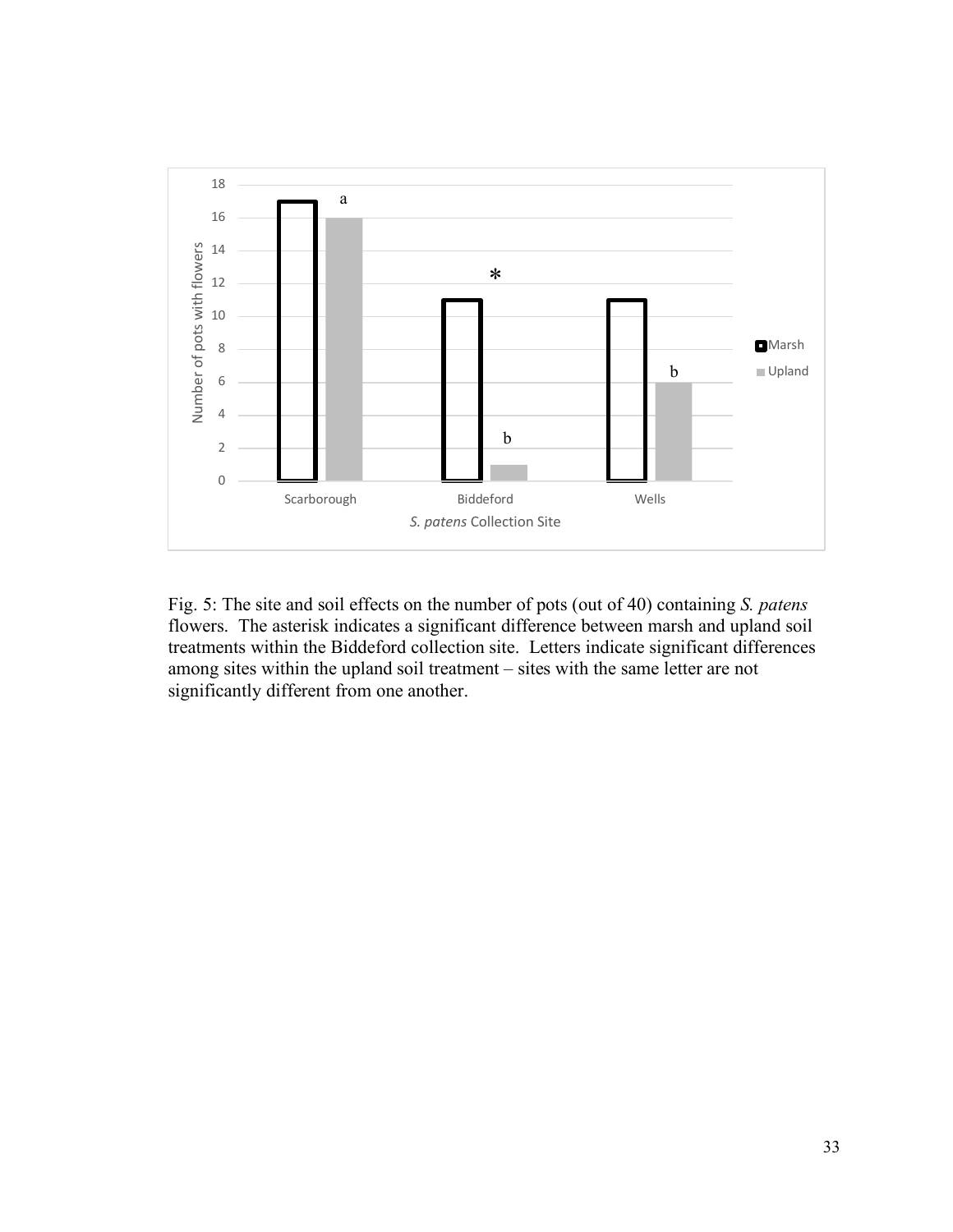## APPENDICES

## APPENDIX A THE ANOVA RESULTS FOR COVARIATE TERMS

*The following tables present the multiple linear regression results for the significant covariate terms and interactions used to calculate the residual response variable for the treatment factor ANOVA.*

APPENDIX A I: The multiple linear regression results for the final number of stems covariate terms

| Covariate Term                                            | DF | <b>SS</b> | <b>MS</b> | $\overline{F}$ |
|-----------------------------------------------------------|----|-----------|-----------|----------------|
| Number of grow days                                       |    | 22725     | 22725     | $24.02*$       |
| Flowering                                                 |    | 11071     | 11071     | $11.70*$       |
| Number of initial stems                                   |    | 2830      | 2830      | 2.99           |
| Number of grow days x Flowering                           |    |           | $\Omega$  | ${}< 0.01$     |
| Number of grow days x Number of initial stems             |    | 48652     | 48652     | $51.42*$       |
| Flowering x Number of initial stems                       |    | 8616      | 8616      | $9.11*$        |
| Number of grow days x Flowering x Number of initial stems |    | 1946      | 1946      | 2.06           |
| <i>*p</i> ≤ 0.05                                          |    |           |           |                |

APPENDIX A II: The multiple linear regression results for the stem biomass covariate terms

| Covariate Term                                | DF | <b>SS</b> | <b>MS</b> |          |  |
|-----------------------------------------------|----|-----------|-----------|----------|--|
| Number of grow days                           |    | 1.25      | 1.25      | $20.80*$ |  |
| Flowering                                     |    | 3.21      | 3.21      | 8.09*    |  |
| Number of initial stems                       |    | 2.68      | 2.68      | $17.38*$ |  |
| Number of grow days x Number of initial stems |    | 2.87      | 2.87      | 18.59*   |  |
| $*p ≤ 0.05$                                   |    |           |           |          |  |

APPENDIX A III: The multiple linear regression results for the rhizome biomass covariate terms

| Covariate Term                                     | DF | <b>SS</b> | <b>MS</b> |          |
|----------------------------------------------------|----|-----------|-----------|----------|
| Number of grow days                                |    | 11.66     | 11.66     | $19.24*$ |
| Number of initial stems                            |    | 2.51      | 2.51      | $4.15*$  |
| Depth of soil subsidence                           |    | 21.17     | 21.17     | 34.48*   |
| Number of grow days x Depth of soil subsidence     |    | 2.36      | 2.36      | $3.90*$  |
| Number of initial stems x Depth of soil subsidence |    | 9.21      | 9.21      | $15.20*$ |
| <i>*p</i> ≤ 0.05                                   |    |           |           |          |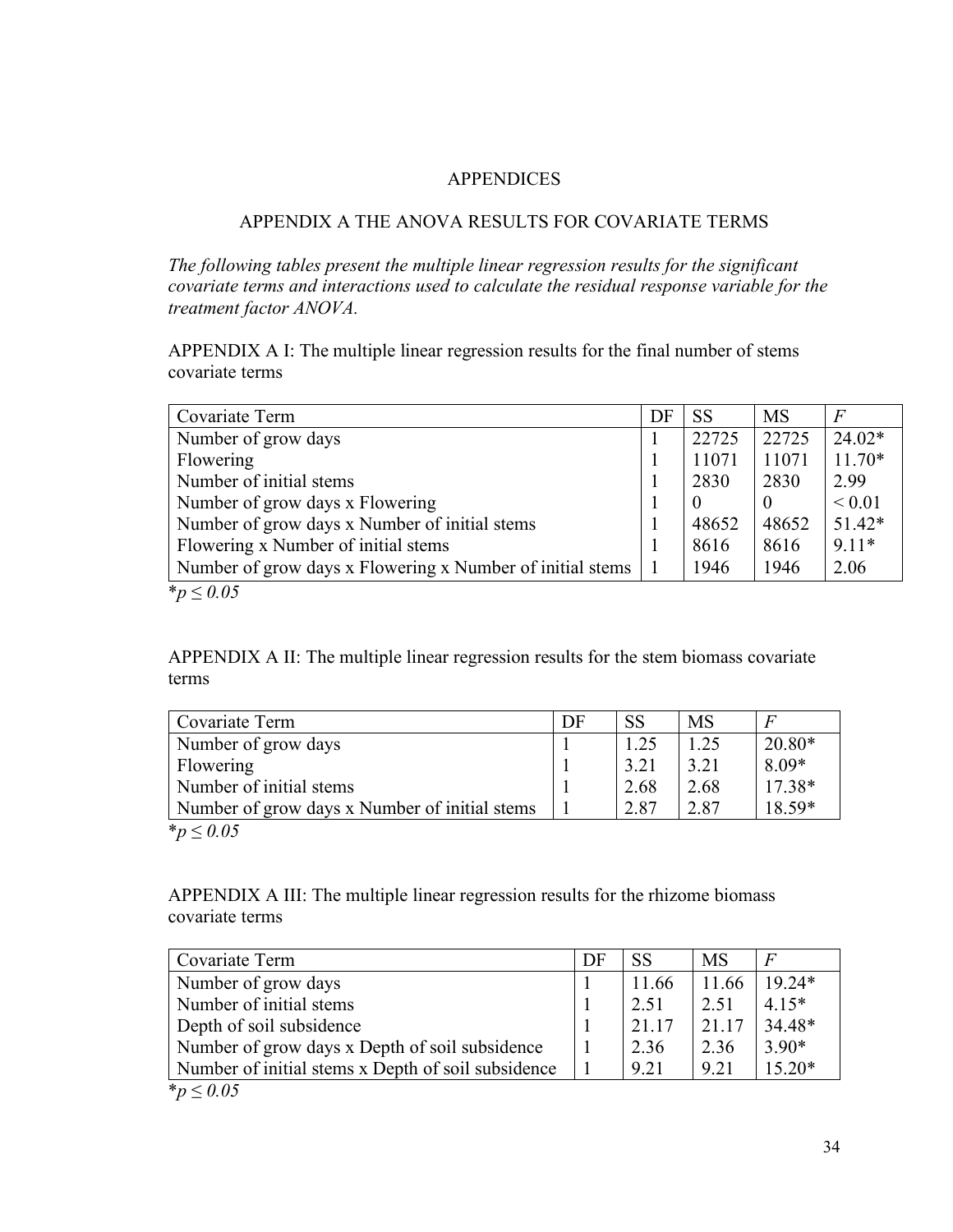# APPENIX B THE PERMITS FOR THE SCARBOROUGH COLLECTION SITE

| <b>STATE OF MAINE</b><br>RTMENT OF INLAND FISHERIES AND WILDLIFE                                                                                                      |                                 |                                                 |             |  |  |  |
|-----------------------------------------------------------------------------------------------------------------------------------------------------------------------|---------------------------------|-------------------------------------------------|-------------|--|--|--|
| PERMIT                                                                                                                                                                |                                 |                                                 |             |  |  |  |
| <b>ISSUED TO:</b>                                                                                                                                                     | <b>EFFECTIVE</b><br><b>DATE</b> |                                                 |             |  |  |  |
| <b>Tessa Dowling</b>                                                                                                                                                  |                                 |                                                 |             |  |  |  |
| 241 Boom Rd.                                                                                                                                                          |                                 | 5/22/17                                         |             |  |  |  |
| Saco, ME 04074                                                                                                                                                        |                                 | <b>RENEWABLE</b>                                | <b>FEE</b>  |  |  |  |
| $(413)$ 320-3457                                                                                                                                                      |                                 |                                                 | No          |  |  |  |
| tdowling@une.edu                                                                                                                                                      |                                 | Yes                                             |             |  |  |  |
| <b>NAME OF PRINCIPAL OFFICER (if business)</b>                                                                                                                        | <b>TYPE OF PERMIT</b>           |                                                 |             |  |  |  |
|                                                                                                                                                                       |                                 | <b>Scientific collection permit</b>             |             |  |  |  |
| <b>LOCATION WHERE AUTHORIZED ACTIVITY MAY BE CONDUCTED -</b>                                                                                                          |                                 |                                                 |             |  |  |  |
| Scarborough Marsh Wildlife Management Area                                                                                                                            |                                 |                                                 |             |  |  |  |
|                                                                                                                                                                       |                                 |                                                 |             |  |  |  |
|                                                                                                                                                                       |                                 |                                                 |             |  |  |  |
| <b>CONDITION OF PERMIT</b>                                                                                                                                            |                                 |                                                 |             |  |  |  |
|                                                                                                                                                                       |                                 |                                                 |             |  |  |  |
| Permittee(s) may collect plant and core samples of sediments and from marsh as part of research                                                                       |                                 |                                                 |             |  |  |  |
| project with University of New England.                                                                                                                               |                                 |                                                 |             |  |  |  |
| Permittee(s) will do their best to avoid excessive disturbance in marsh as well as avoiding sample<br>plots from existing bird research within Scarborough Marsh WMA. |                                 |                                                 |             |  |  |  |
|                                                                                                                                                                       |                                 |                                                 |             |  |  |  |
| MDIFW requests copies of any publications that may arise from this research.                                                                                          |                                 |                                                 |             |  |  |  |
| REPORTING REQUIREMENTS                                                                                                                                                |                                 |                                                 |             |  |  |  |
|                                                                                                                                                                       |                                 |                                                 |             |  |  |  |
| If this research continues in successive years, please call a regional biologist (657.2345) 3 weeks in<br>advance to organize activities.                             |                                 |                                                 |             |  |  |  |
| SIGNATURE OF AUTHORIZED AGENCY REPRESENTATIVE                                                                                                                         |                                 | <b>TITLE</b>                                    | <b>DATE</b> |  |  |  |
| Fle                                                                                                                                                                   |                                 | <b>Assistant Regional Wildlife</b><br>Biologist | 5/22/17     |  |  |  |
|                                                                                                                                                                       |                                 |                                                 |             |  |  |  |
| SIGNATURE OF AUTHORIZED AGENCY REPRESENTATIVE                                                                                                                         |                                 | <b>TITLE</b>                                    | <b>DATE</b> |  |  |  |
| <b>Brad Zitske</b>                                                                                                                                                    |                                 |                                                 |             |  |  |  |